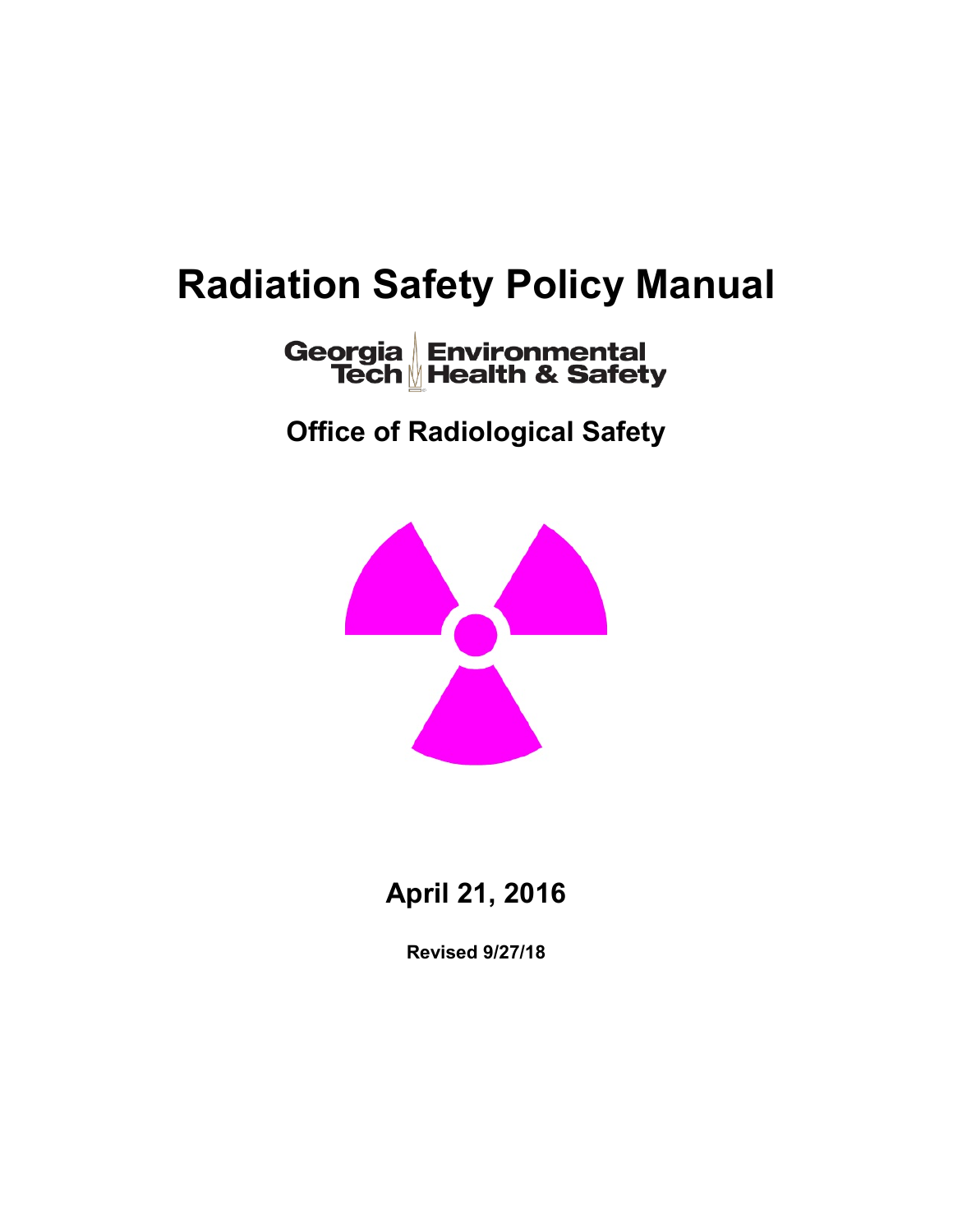

# **INTRODUCTION**

The rules and regulations that govern the use of radiation and radioactive material on the Georgia Tech campus are contained in the State of Georgia Rules and Regulations, Chapters 290-5-22 and 391-3-17.

This Radiation Safety Manual is written for the purpose of administering the above rules and regulations at Georgia Tech by clearly specifying the requirements which shall be adhered to by researchers. Further, this Manual defines the level of compliance required by individuals who wish to utilize radiation or radioactive materials in their research and teaching programs at GeorgiaTech.

The requirements of this Radiation Safety Manual have the authorization of the President of Georgia Tech. Knowledge of and adherence to these procedures is the responsibility of every individual who utilizes radioactive materials and radiation producing devices. All users shall cooperate with the Radiation Safety Committee, and the Radiation Safety Officer, who have administrative responsibility for radioactive material research and radiation safety issues on the Georgia Tech campus.

G. P. "Bud" Peterson, President Georgia Institute of Technology

4/29/16

Georgia Institute of Technology Atlanta, Georgia 30332-0325 U.S.A. PHONE 404-894-5051 FAX 404-894-1277

A Unit of the University System of Georgia An Equal Education and Employment Opportunity Institution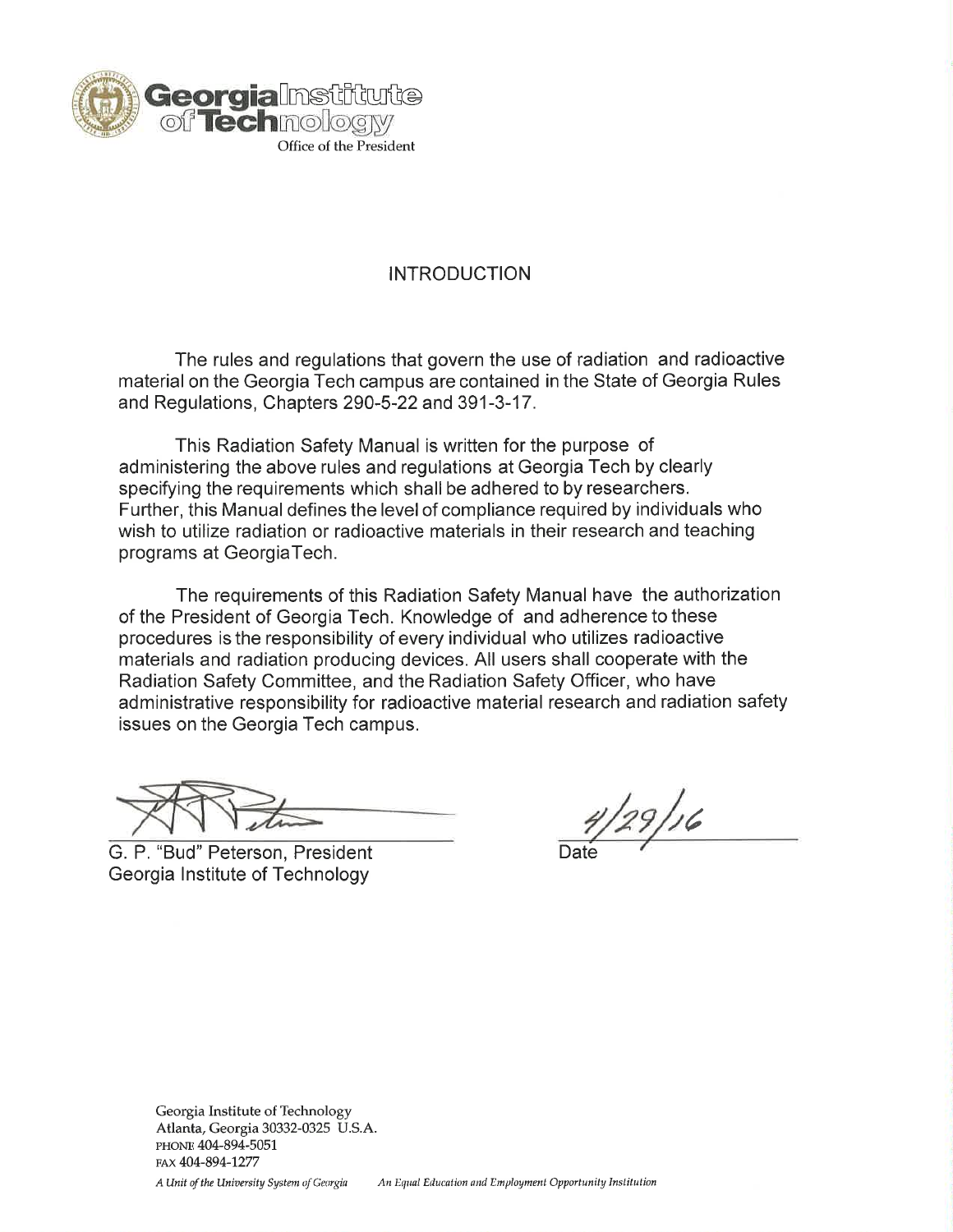

| 1.1<br>1.2<br>1.3                                    |  |
|------------------------------------------------------|--|
|                                                      |  |
| 2.1<br>2.2<br>2.3<br>2.4                             |  |
|                                                      |  |
| 3.1<br>3.2<br>3.3<br>3.4                             |  |
|                                                      |  |
| 4.1<br>4.2<br>4.3                                    |  |
|                                                      |  |
| 5.1<br>5.2<br>5.3                                    |  |
|                                                      |  |
| 6.1<br>6.2<br>6.3                                    |  |
|                                                      |  |
| 7.1<br>7.2<br>7.3<br>7.4<br>7.5                      |  |
|                                                      |  |
| 8.1<br>8.2<br>8.3<br>8.4<br>8.5<br>8.6<br>8.7<br>8.8 |  |
|                                                      |  |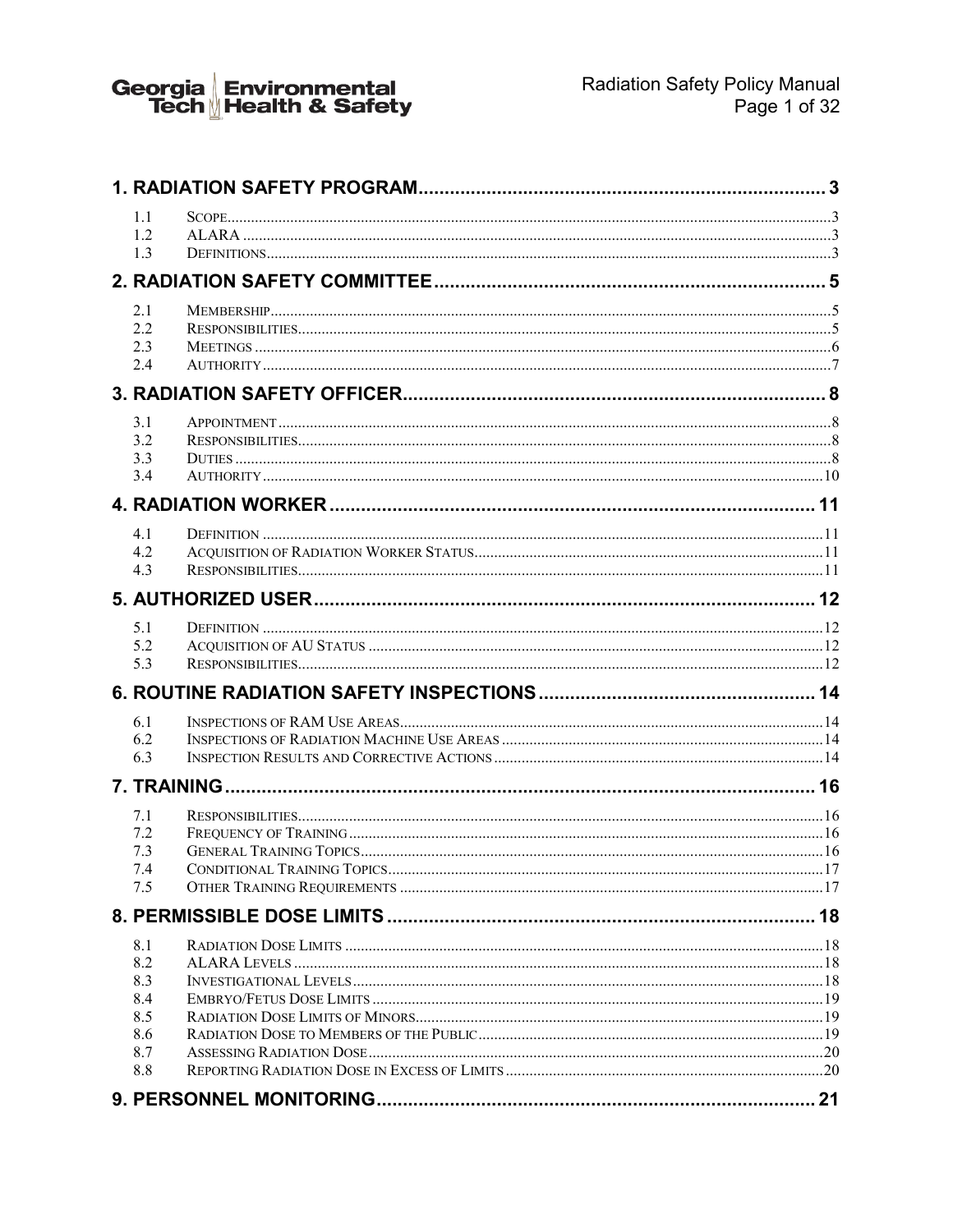Georgia Environmental<br>Tech <u>M</u>Health & Safety

| 9.1                                                  |  |  |  |  |  |
|------------------------------------------------------|--|--|--|--|--|
| 9.2                                                  |  |  |  |  |  |
| 9.3                                                  |  |  |  |  |  |
| 9.4                                                  |  |  |  |  |  |
|                                                      |  |  |  |  |  |
| 10.1                                                 |  |  |  |  |  |
|                                                      |  |  |  |  |  |
| 11.1                                                 |  |  |  |  |  |
| 11.2                                                 |  |  |  |  |  |
| 11.3                                                 |  |  |  |  |  |
| 11.4                                                 |  |  |  |  |  |
| 11.5                                                 |  |  |  |  |  |
| 11.6                                                 |  |  |  |  |  |
| 11.7                                                 |  |  |  |  |  |
|                                                      |  |  |  |  |  |
| 12.1                                                 |  |  |  |  |  |
| 12.2.                                                |  |  |  |  |  |
| 12.3                                                 |  |  |  |  |  |
| 12.4                                                 |  |  |  |  |  |
|                                                      |  |  |  |  |  |
| 13.1                                                 |  |  |  |  |  |
| 13.2                                                 |  |  |  |  |  |
|                                                      |  |  |  |  |  |
| 15. LIST OF PROCEDURES REFERENCED IN THIS MANUAL  32 |  |  |  |  |  |
|                                                      |  |  |  |  |  |

**Summary of Revisions:** 

Two minor revisions were approved by the Radiation Safety Committee on Sept. 27, 2018:

- 1. 8.5.2 was amended to remove the requirement for RSC Chair approval of minors.
- 2. 2.2.2.6 was amended to add an exception to procedures detailing calibration of radiation detection or measuring instruments.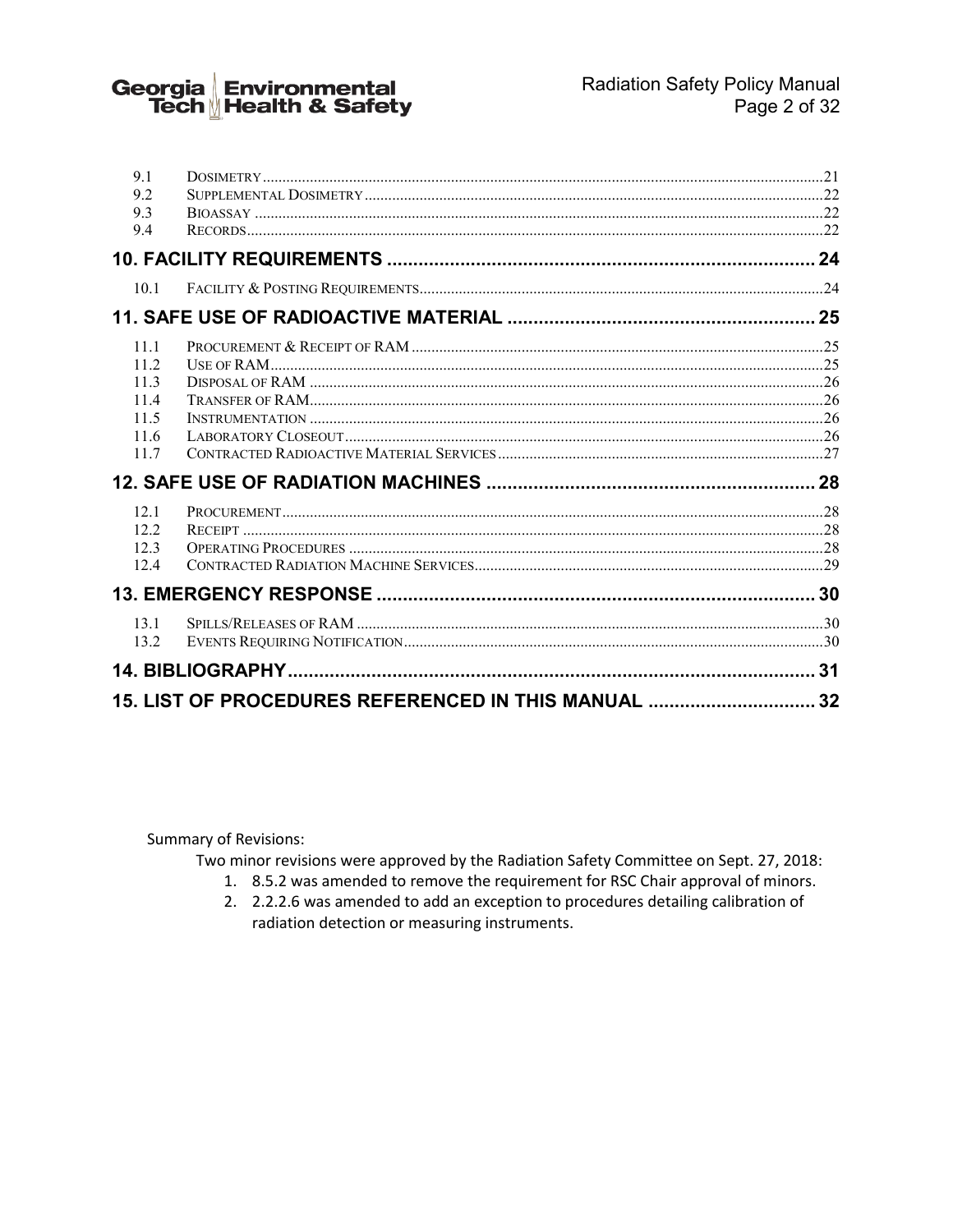Georgia Environmental Tech Health & Safety

# **1. RADIATION SAFETY PROGRAM**

#### <span id="page-4-1"></span><span id="page-4-0"></span>1.1 Scope

- 1.1.1 The Georgia Institute of Technology (Georgia Tech) Radiation Safety Program encompasses the use of all ionizing radiation in the form of radiation machines and radioactive material (RAM) at Georgia Tech campus facilities and any field sites in Georgia.
- 1.1.2 The Radiation Safety Program is defined by the Radioactive Material License, this Manual, procedures, and other related documents approved by the Radiation Safety Committee (RSC) and/or the Radiation Safety Officer (RSO). This Manual and all related procedures are available from the Office of Radiological Safety (ORS).

#### <span id="page-4-2"></span>1.2 ALARA

- 1.2.1 In keeping with currently accepted practices in radiation protection, and as mandated in OCGA 391-3-17.03(4)(b), exposure of all personnel and members of the public to radiation shall be maintained at the lowest level which can be practically, economically, and reasonably achieved.
- 1.2.2 This policy and practice is called ALARA (As Low As Reasonably Achievable) and shall be rigorously applied to all operations utilizing radiation at Georgia Tech.
- 1.2.3 The Administration of Georgia Tech is committed to the ALARA philosophy and to ensuring that work involving radiation is accomplished in a safe and controlled fashion.
- 1.2.4 ORS shall determine if radiation exposures are being maintained ALARA at Georgia Tech by conducting the routine inspections, radiation dose investigations, training and annual program reviews described in this Manual.

#### <span id="page-4-3"></span>1.3 Definitions

1.3.1 Radiation

The term 'radiation' refers to ionizing radiation throughout this Manual.

1.3.2 Radiation Machines

A radiation machine is any device that is designed for the controlled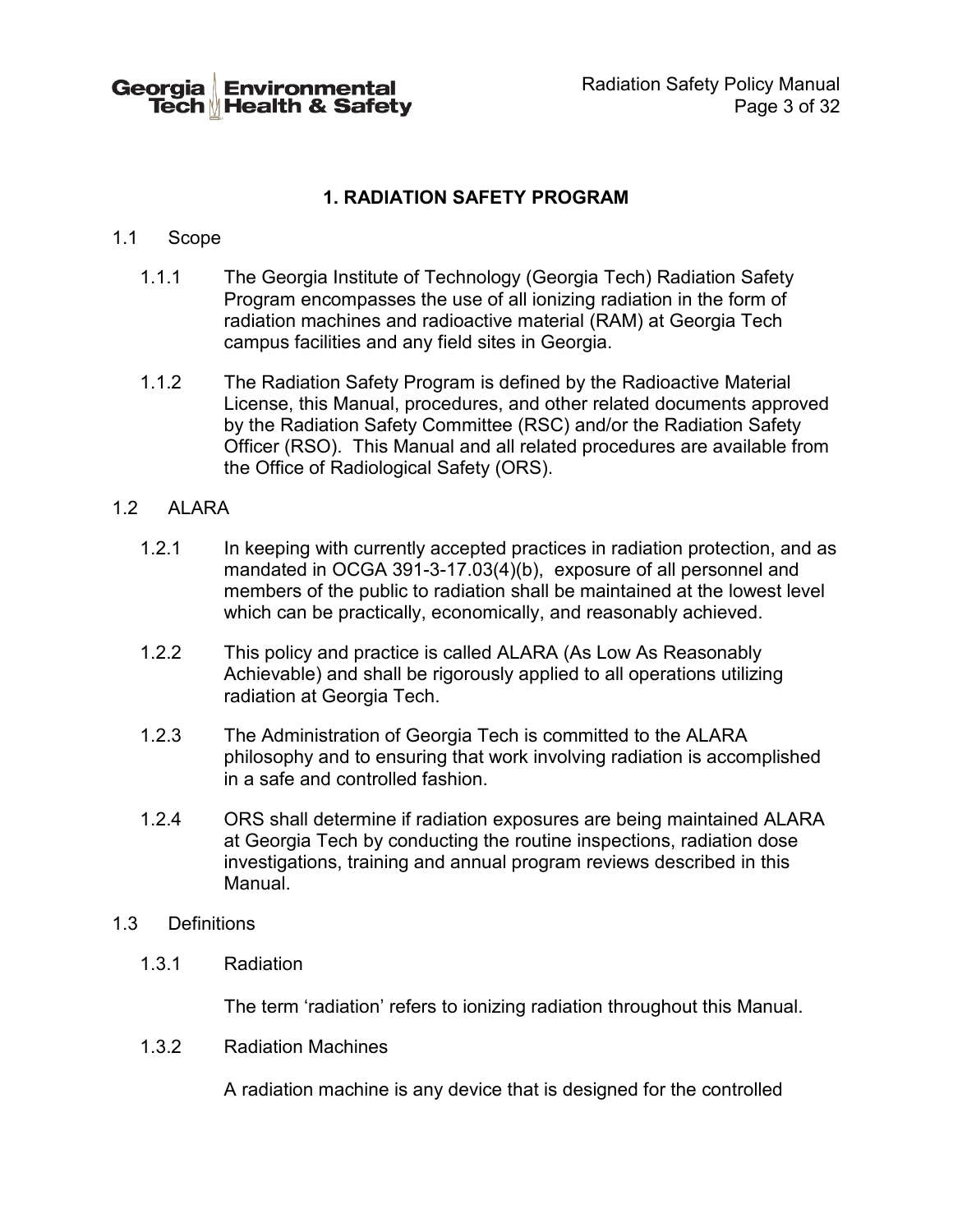production of ionizing radiation or nuclear particles. This includes equipment designed to emit x-rays, equipment that may emit x-rays as a byproduct of electron acceleration (equipment that produces electron beams over 5 keV), particle accelerators, neutron generators, etc.

#### 1.3.3 Radioactive Material

Radioactive material (RAM) is any solid, liquid, or gas that emits ionizing radiation spontaneously. RAM commonly emits radiation in the form of alpha particles, beta particles, neutrons, and gamma rays. Any RAM that exceeds the values stated in GA 391-3-17.02(21)(a) or (b) is part of the Georgia Tech Radiation Safety Program. The RSO has the authority to consider lesser activities as part of the program.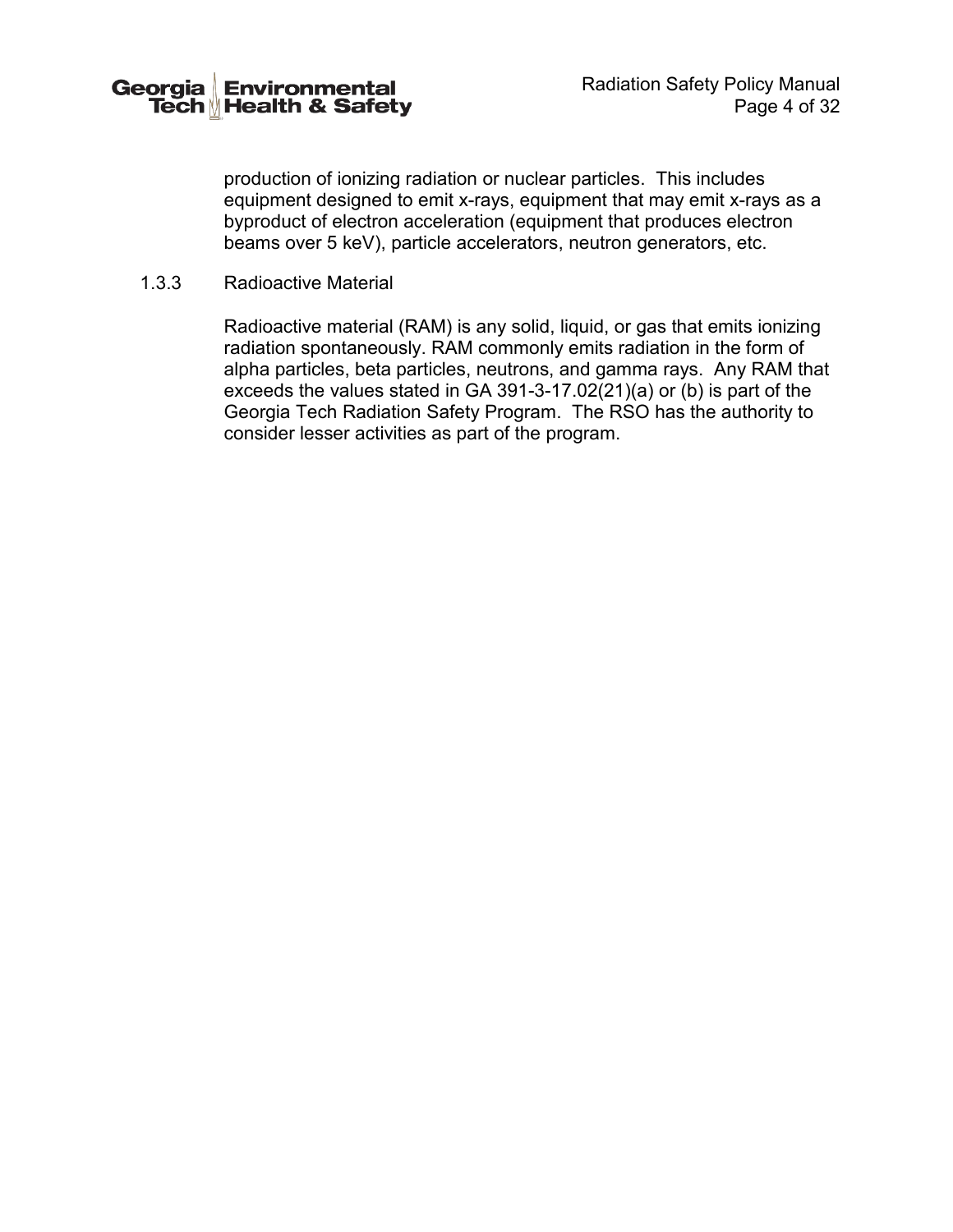Georgia Environmental Tech <sub>M</sub> Health & Safety Radiation Safety Policy Manual Page 5 of 32

# **2. RADIATION SAFETY COMMITTEE**

<span id="page-6-0"></span>A Radiation Safety Committee (RSC) is required for Georgia Tech's Radioactive Materials License.

- <span id="page-6-1"></span>2.1 Membership
	- 2.1.1 The RSC shall be composed of senior technical personnel who provide experience in radiological safety and radiation protection, including a representative of Georgia Tech Administration and representatives from various colleges, departments, groups, or activities that use ionizing radiation. The RSO is an ex-officio member of the RSC.
	- 2.1.2 The President shall appoint members to the RSC for periods of up to three years on staggered terms. Membership is limited to two consecutive terms. After two terms, a three year absence from committee membership is required. Appointments will be based on calendar years.
	- 2.1.3 A quorum will consist of a simple majority of RSC members that must include the chairperson and the RSO or their designee.
	- 2.1.4 The chairperson of the RSC and the RSO may not be the same person.
	- 2.1.5 The number of Committee members is unlimited.
- <span id="page-6-2"></span>2.2 Responsibilities
	- 2.2.1 The RSC is responsible for maintaining the health and safety standards associated with the use of RAM and radiation machines at Georgia Tech and conforming to applicable regulations.
	- 2.2.2 The RSC shall review and approve or disapprove the following:
		- 2.2.2.1 Individual faculty or staff to be designated as Authorized Users of RAM or radiation machines;
		- 2.2.2.2 All applications for the possession and/or use of licensed RAM or radiation machines (Form A) taking into consideration the radiological hazards, the facilities and equipment used, the experience of the applicant, and the operating or handling procedures;
		- 2.2.2.3 All proposed modifications to procedures approved in the radiation machine or RAM Form As listed above.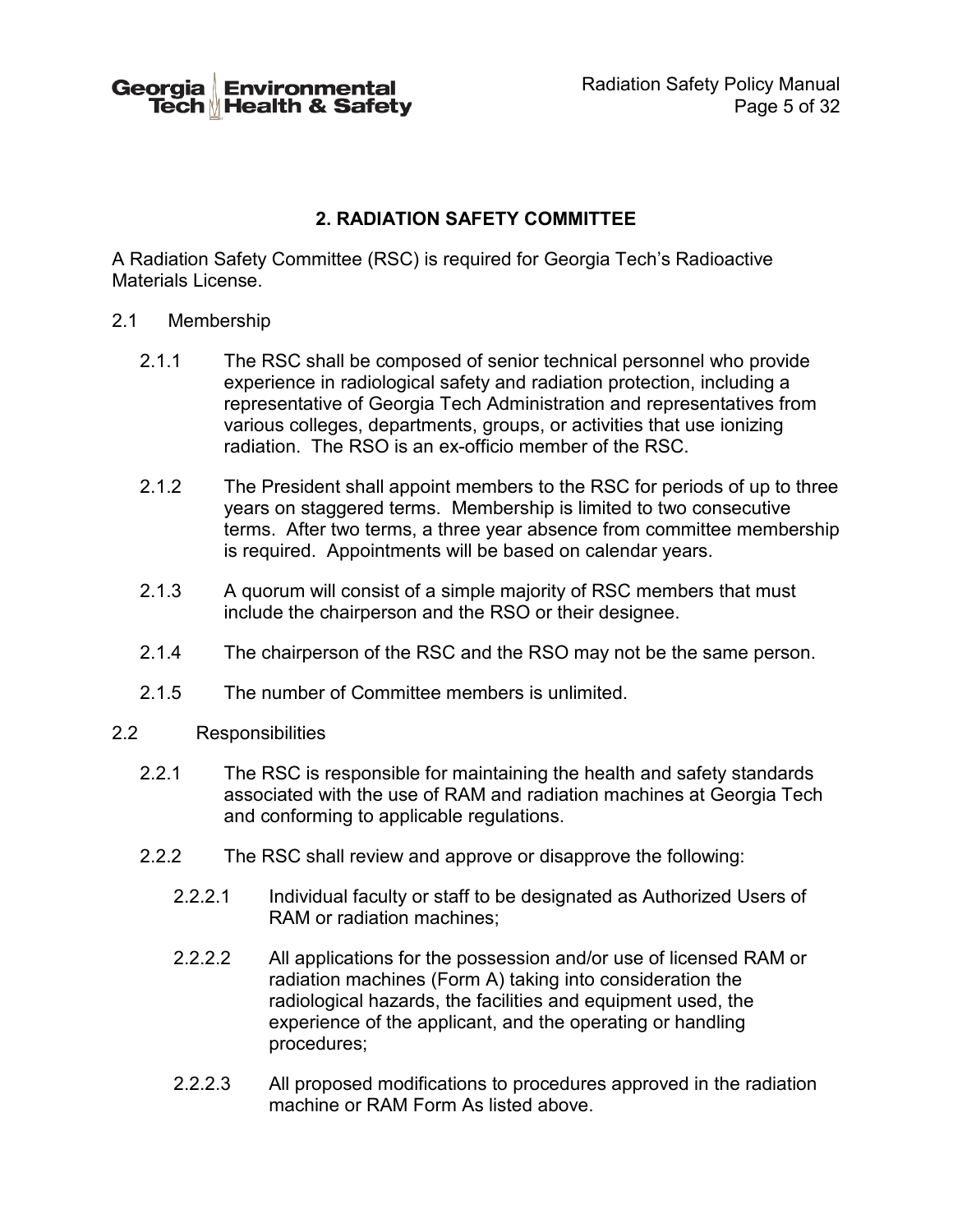

NOTE: Minor modifications may be approved by the RSO according to 3.4.3 without RSC review;

- 2.2.2.4 Any proposed changes to the ionizing radiation facilities (e.g. shielding, ventilation) that were used to limit the radiation dose to a worker or member of the general public.
- 2.2.2.5 All additions or revisions to the Radiation Safety Policy Manual.
- 2.2.2.6 All additions or revisions to ORS Procedures except those detailing calibration of radiation detection or measuring instruments.

NOTE: Minor modifications may be approved by the RSO according to 3.4.3 without RSC review;

- 2.2.2.7 Any other matter brought to its attention by the RSO.
- 2.2.3 The RSC shall review reportable occurrences and take appropriate action.
- 2.2.4 The RSC shall audit, on an annual basis, the Office of Radiological Safety (ORS) for the adequacy of operational records for compliance with internal rules, radiation safety equipment performance, procedures, regulations, and license conditions. The audit results will be sent to the President of Georgia Tech.
- <span id="page-7-0"></span>2.3 Meetings
	- 2.3.1 The RSC shall meet quarterly and more often when situations arise that need attention.
	- 2.3.2 Approvals by the RSC are signified by the receipt of a simple majority vote of approval by the members of the RSC.
	- 2.3.3 Minutes of the RSC meetings, including any recommendations or occurrences, shall be recorded and distributed to all committee members and the President's Office. RSC minutes will also be filed in the ORS office.
	- 2.3.4 The RSC delegates authority to the Chair to act on its behalf between normal meeting dates in certain matters. In such a case, at the next meeting of the RSC, a quorum will review the action (e.g., authorization for a new AU to use radioactive materials) and provide any additional guidance as necessary.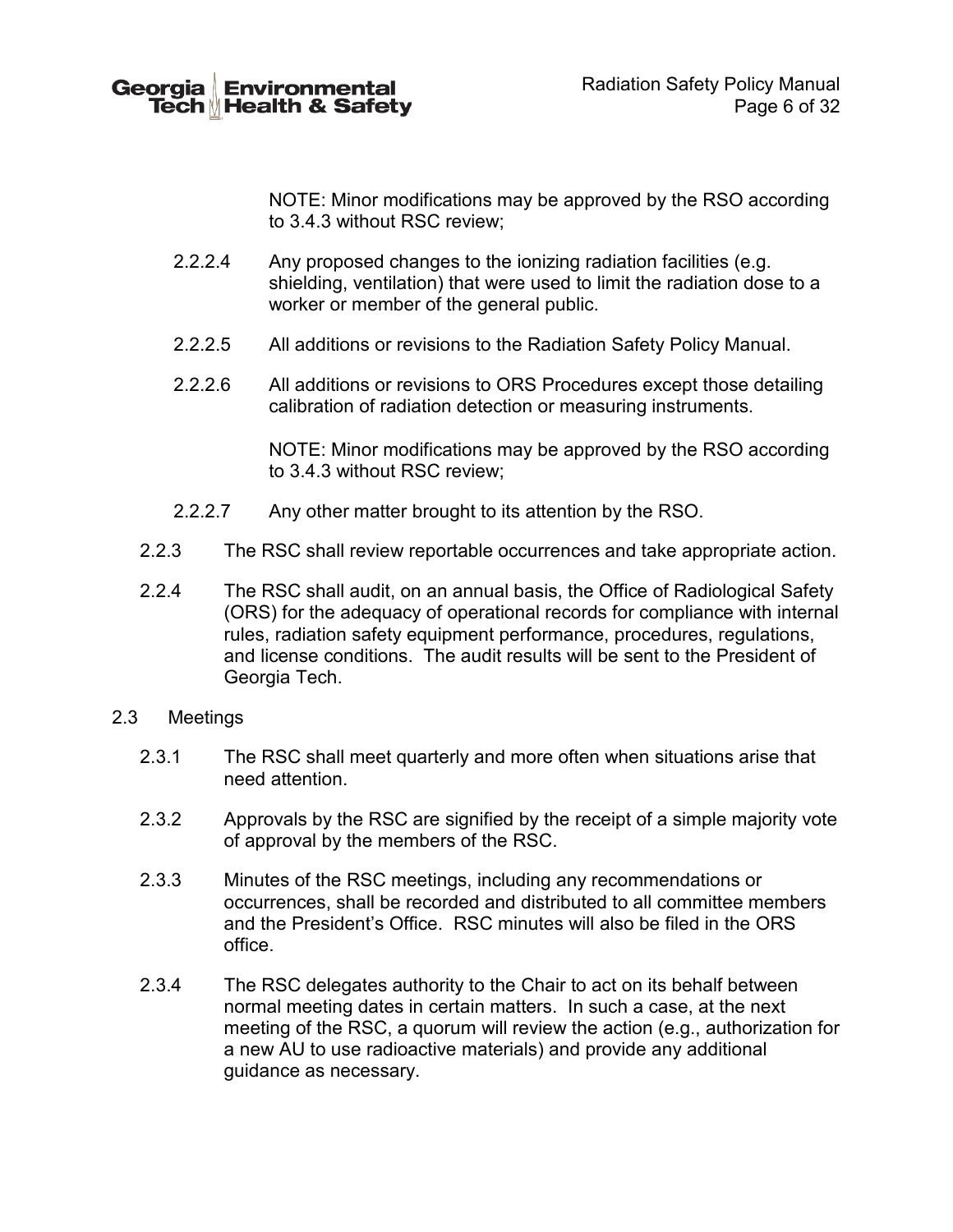- 2.4 Authority
	- 2.4.1 The RSC has the authority to impose additional radiation safety measures on any use of RAM or radiation machine or to suspend or revoke approved Form As for use of RAM or radiation machines.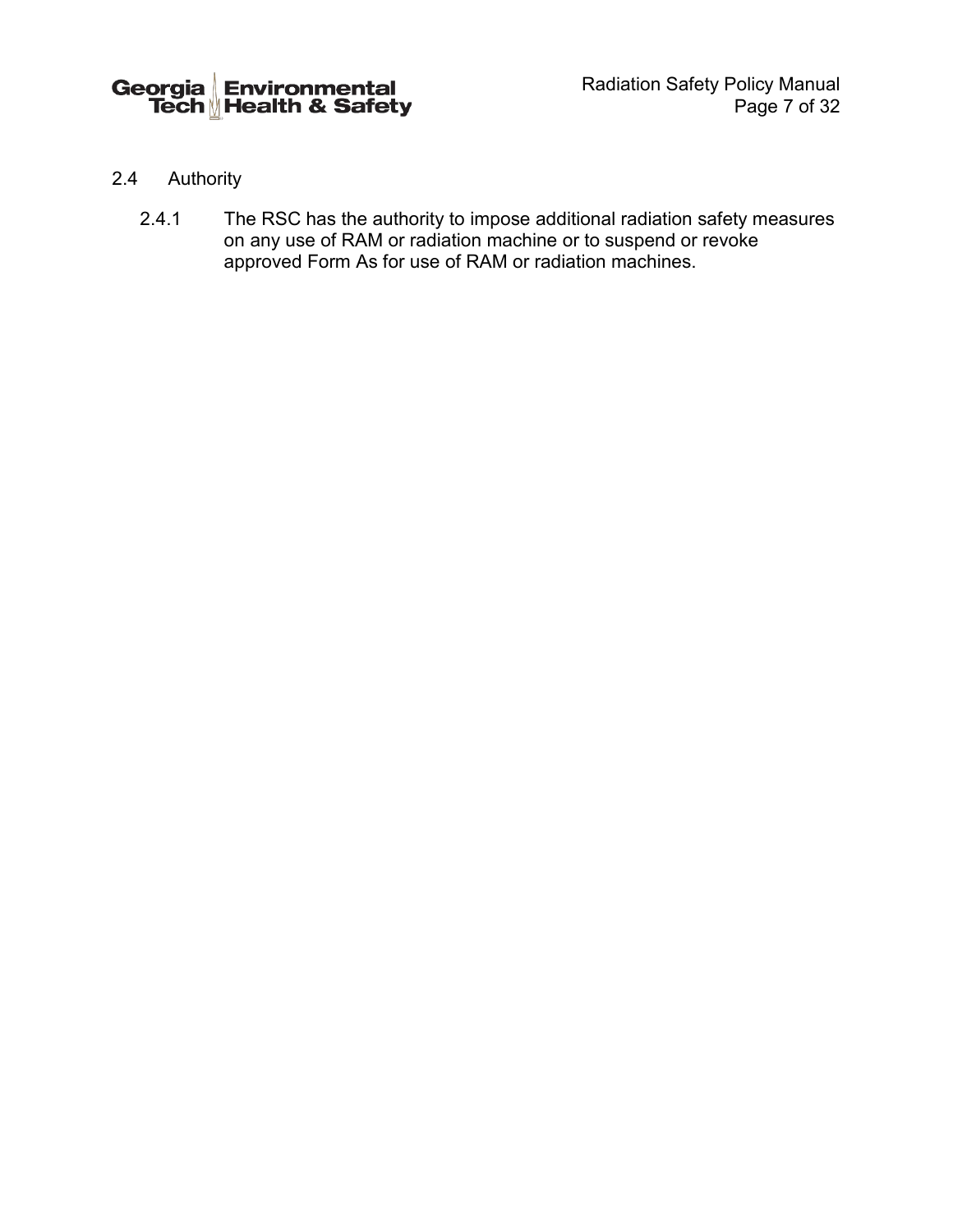Georgia Environmental Tech <sub>M</sub> Health & Safety

# **3. RADIATION SAFETY OFFICER**

#### 3.1 Appointment

The Radiation Safety Officer (RSO) is appointed by the Director of Environmental Health and Safety. The RSO is qualified to advise others on safety matters pertaining to radiation due to their level of education, training and experience. The RSO is supported by Health Physicists in ORS who assist in the implementation of the Georgia Tech Radiation Safety Program.

#### 3.2 Responsibilities

- 3.2.1 The RSO shall implement a radiation survey program for the Georgia Tech campus as deemed appropriate in the interest of radiation safety and in compliance with regulatory requirements and license conditions.
- 3.2.2 The RSO shall act in a supervisory/administrative capacity in all aspects of Georgia Tech's radiation measurement and radiation protection activities including personnel monitoring, maintenance of exposure records, survey methods, waste disposal, decontamination, and radiological safety practices.
- 3.2.3 The RSO shall review and make recommendations for all activities and procedures which involve actual or potential exposure of personnel to radiation or the release of radioactive materials to the environment.
- 3.2.4 The RSO shall support research at Georgia Tech by being available to consult with all users of radiation in radiological safety matters.
- 3.2.5 The RSO shall communicate regularly with the Georgia Tech Administration regarding program implementation and compliance status.

#### 3.3 Duties

- 3.3.1 The RSO shall maintain the RAM license and amend or renew it when necessary.
- 3.3.2 The RSO shall ensure that all RAM receipts, deliveries, and shipments are performed properly.
- 3.3.3 The RSO shall manage the radioactive waste disposal program, including effluent monitoring and recordkeeping.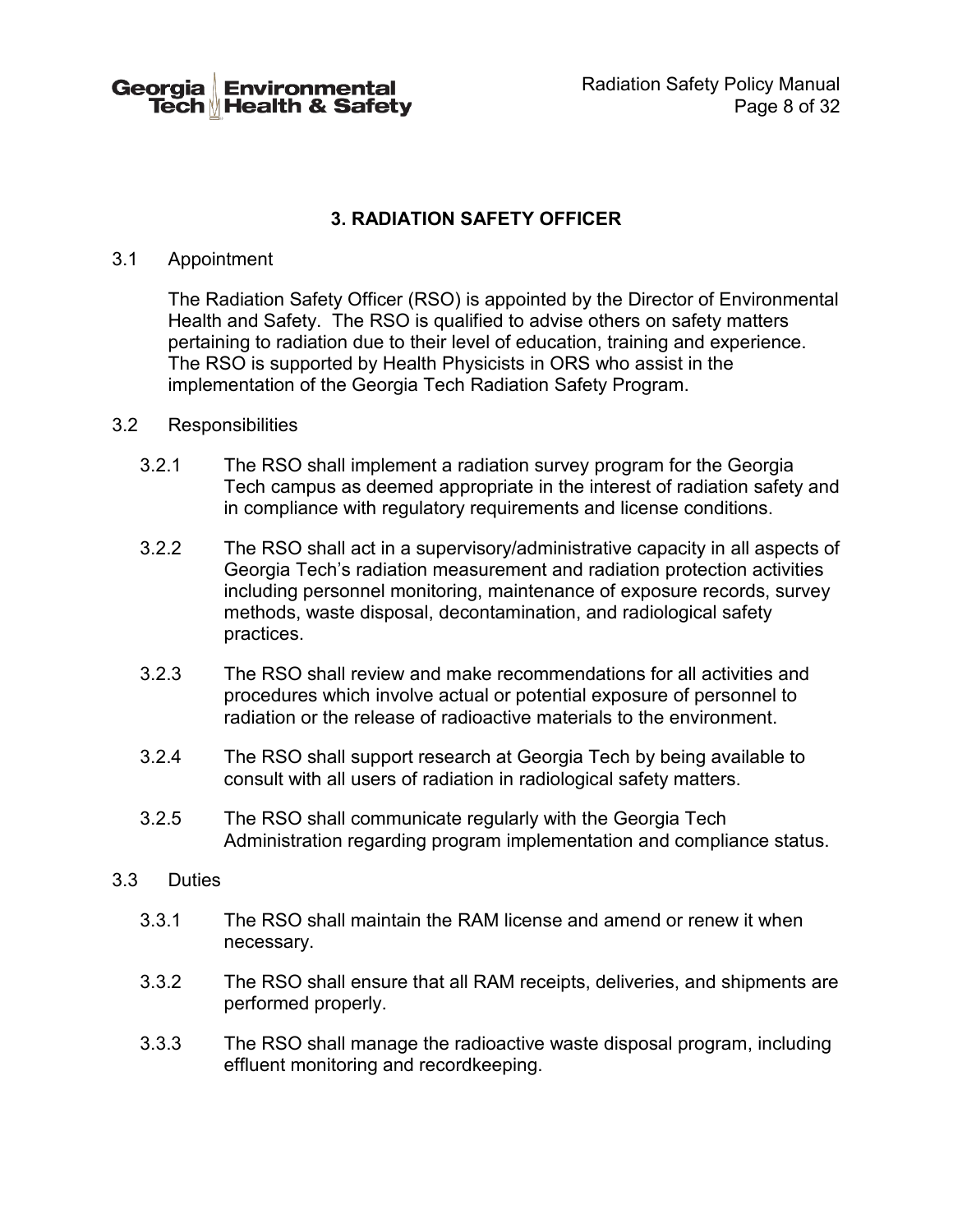**Georgia Environmental** Tech**MHealth & Safety** 

- 3.3.4 The RSO shall maintain an inventory of all RAM and radiation machines on the Georgia Tech campus and ensure that all RAM is limited to the kinds and quantities listed on the RAM license.
- 3.3.5 The RSO shall maintain records of radiation surveys and exposures of personnel to radiation as may be required to demonstrate compliance with state and federal regulations and other industry good practices.
- 3.3.6 The RSO shall obtain, issue, collect, review, and record the results of all personnel monitoring devices deemed necessary to determine the level of personnel exposure to radiation and ensure that these devices are used correctly. (See Section [8](#page-19-0) "Permissible Dose Limits")
- 3.3.7 The RSO shall investigate and report radiation exposures at or above ALARA levels to the individual and to the RSC in accordance with Policy [8.3.](#page-19-1)
- 3.3.8 The RSO shall assist Authorized Users in the training of users of RAM and radiation machines. The ORS shall provide initial and periodic general radiation safety training, while the Authorized User shall provide specific on-the-job training for each person working under their direction. (See Section [7](#page-17-0) "Training")
- 3.3.9 The RSO shall review work to be performed under a Radiation Work Permit described by [Procedure 9306,](http://www.ehs.gatech.edu/sites/default/files/procedure_9306.pdf) "Preparation & Maintenance of Radiation Work Permits (RWP)".
- 3.3.10 The RSO shall report to the RSC any radiation hazards, serious infractions of rules, or other radiological incidents. The RSO shall initiate, recommend, provide and verify the corrective actions and implementation of corrective actions.
- 3.3.11 The RSO shall require that RAM is secured against unauthorized removal or use.
- 3.3.12 RSO shall evaluate the shielding requirements for any areas proposed for RAM or radiation machine use.
- 3.3.13 RSO shall ensure that an initial inspection of all proposed radiation machine or RAM use areas is performed, and that these areas are inspected periodically, as stated in Section 6, "Routine Radiation Safety Inspections."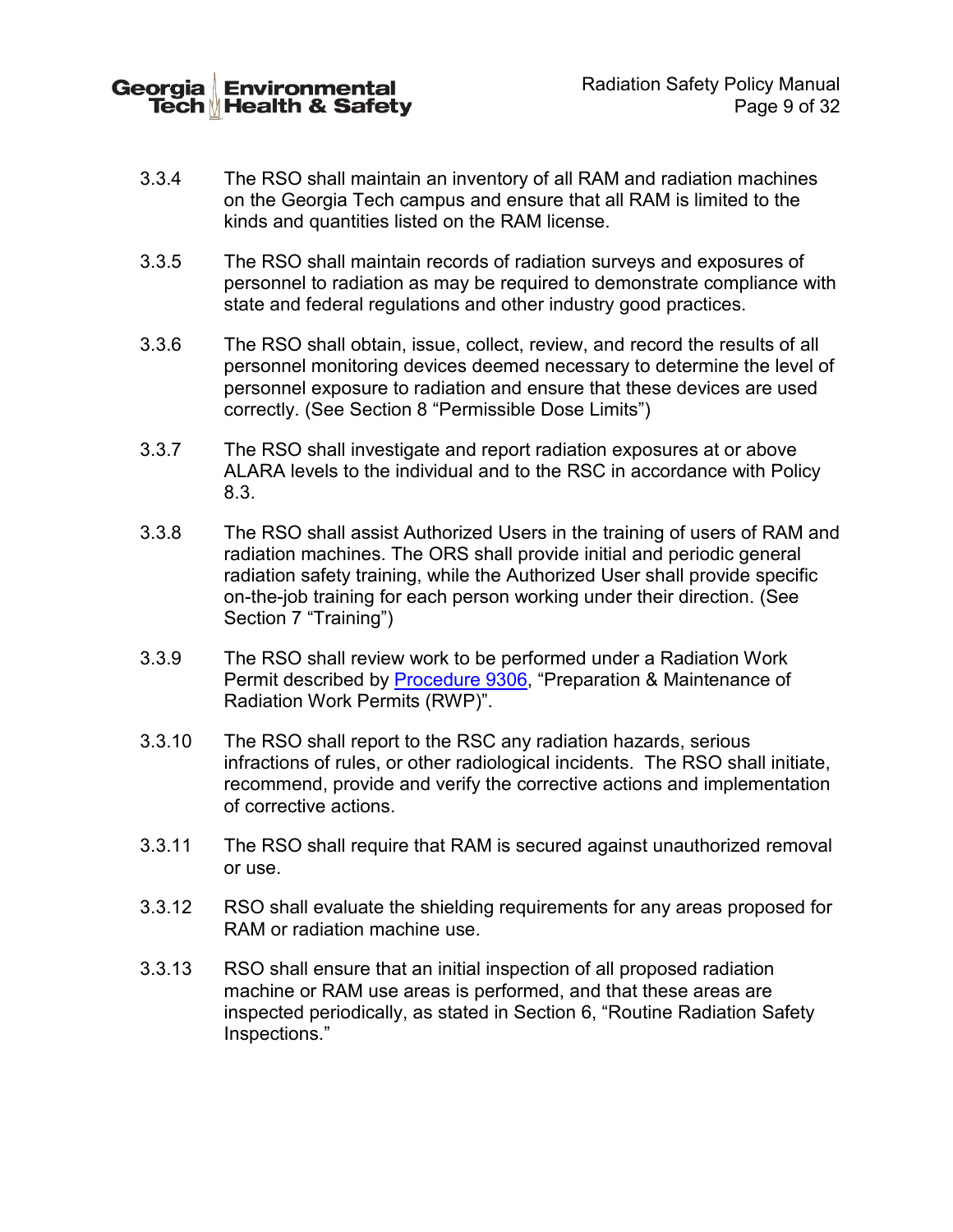Georgia **Environmental** Tech Health & Safety

- 3.3.14 ORS shall notify the Georgia Department of Natural Resources or the Department of Community Health of the occurrence of any instances listed in Procedure 6100, "Emergency and Non-Emergency Notification."
- 3.3.15 The RSO shall review the content and implementation of the Radiation Safety Program in order to determine their effectiveness and adherence to the ALARA concept at least annually. This review shall be documented.
- 3.4 Authority
	- 3.4.1 The RSO has the authority and responsibility to interrupt or suspend any activity that involves the use of radiation if the methods and/or procedures used in such experiments in their professional opinion are deemed to be unsafe and/or contrary to regulations. Such interruption/suspension shall remain in effect until resolved by the RSC.
	- 3.4.2 The RSO has the authority and responsibility to review proposed experiments and tests utilizing exempt quantities and exempt concentrations of radioactive material as defined in OCGA 391-3- 17.02(21)(a) and (b).
	- 3.4.3 The RSO has the authority to review and approve minor changes in ORS procedures and Authorized User Form A approvals (e.g., room changes, minor changes in procedure, addition of isotopes, minor possession limit increases, etc.) provided the change does not diminish radiation safety.
	- 3.4.4 The RSO has the authority to designate and delegate duties to an Associate Radiation Safety Officer (ARSO). An ARSO must be a Health Physicist.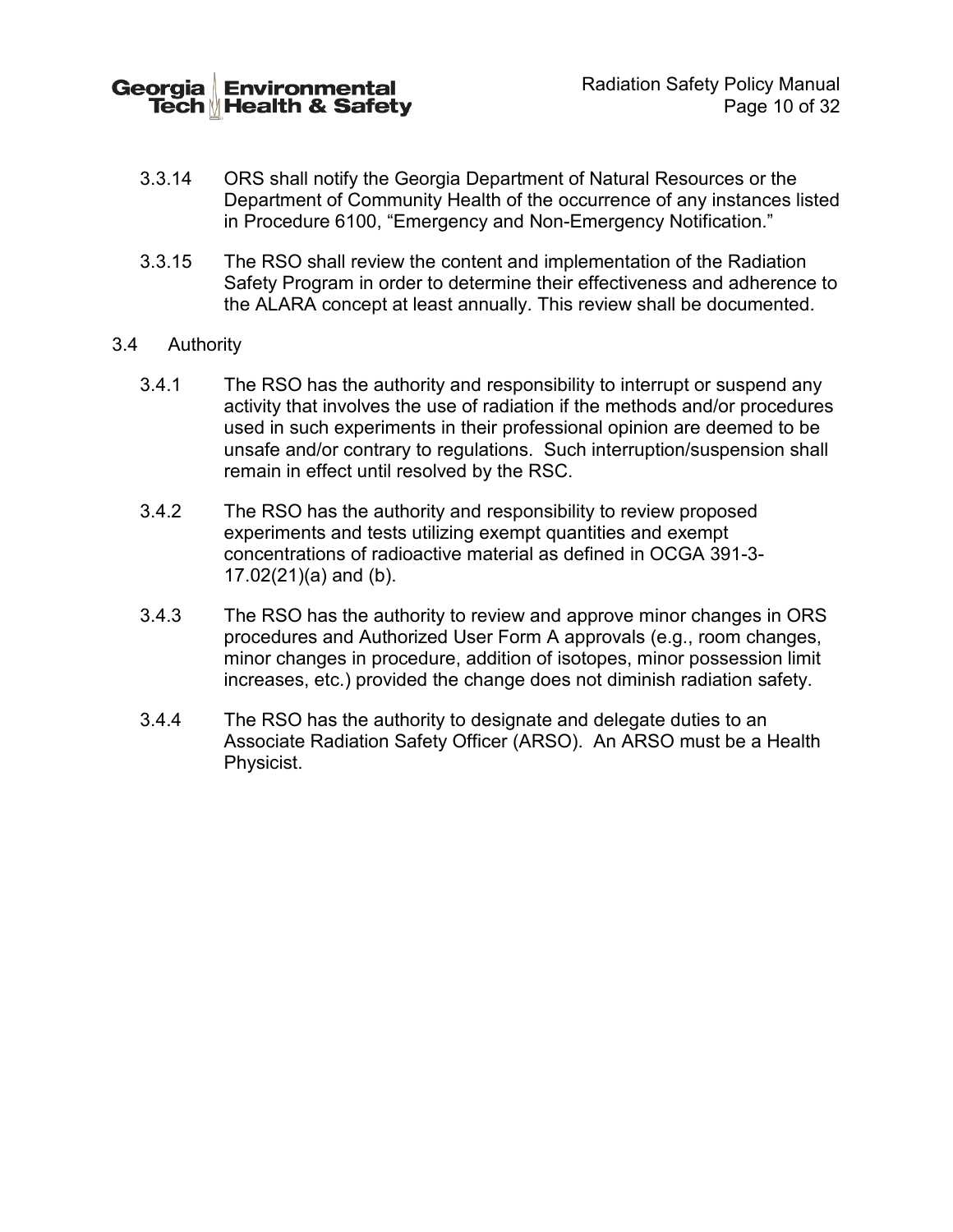Georgia Environmental Tech <sub>M</sub> Health & Safety Radiation Safety Policy Manual Page 11 of 32

# **4. RADIATION WORKER**

#### 4.1 Definition

A Radiation Worker (RW) is a Georgia Tech faculty member, staff member, student, or an external visitor that has completed radiation training provided by ORS and has been designated by an AU to work with radiation machines/RAM.

- 4.2 Acquisition of Radiation Worker Status
	- 4.2.1 RW status must be obtained to work under the supervision of an Authorized User (AU)
		- 4.2.1.1 [Procedure 9501,](http://www.ehs.gatech.edu/sites/default/files/procedure_9501.pdf) "Control and Accountability of Radioactive Materials", specifies the requirements to obtain Radiation Worker status for the use of RAM.
		- 4.2.1.2 [Procedure 9502,](http://www.ehs.gatech.edu/sites/default/files/procedure_9502.pdf) "Control and Accountability of Radiation Machines", specifies the requirements to obtain Radiation Worker status for the use of radiation machines.
- 4.3 Responsibilities
	- 4.3.1 The Radiation Worker shall:
		- 4.3.1.1 Adhere to the policies set forth in the Manual, the procedures referenced herein, the procedures approved in the AU's Form A, and any applicable RWP.
		- 4.3.1.2 Be familiar with and use established emergency procedures when necessary.
		- 4.3.1.3 Independently use radiation sources after completing source specific operational training.
		- 4.3.1.4 Properly wear any issued dosimetry according to [Procedure 9316,](http://www.ehs.gatech.edu/sites/default/files/procedure_9316.pdf) "Personnel Dosimetry".
		- 4.3.1.5 Promptly report any event listed in section 13.2.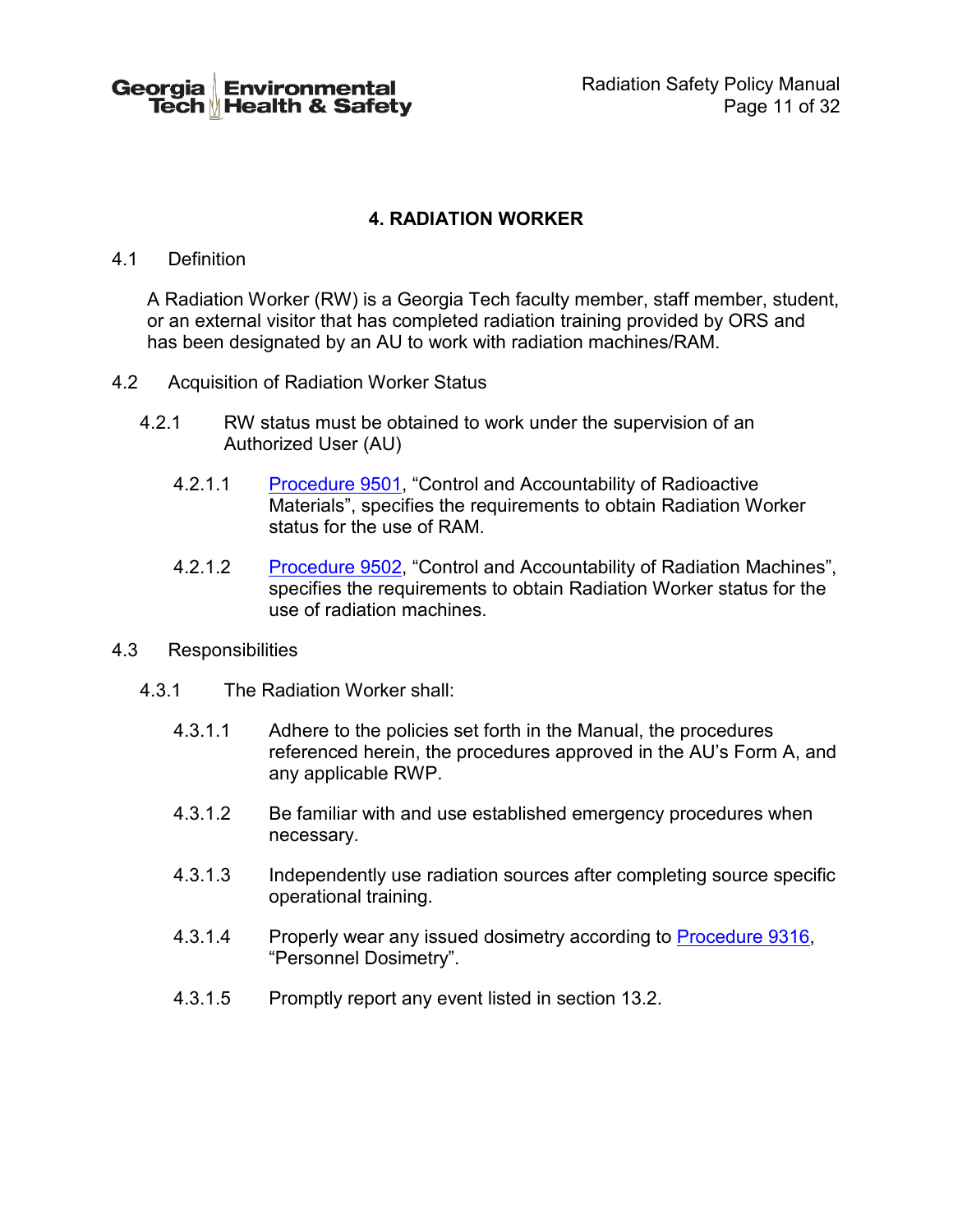# **5. AUTHORIZED USER**

#### 5.1 Definition

An Authorized User (AU) is a Georgia Tech faculty or staff person who obtains written authorization from the RSO and the Radiation Safety Committee to use RAM and/or radiation machines for any reason at Georgia Tech.

- 5.2 Acquisition of AU Status
	- 5.2.1 AUs must obtain Radiation Worker status.
	- 5.2.2 AU status must be obtained prior to procuring RAM or a radiation machine.
		- 5.2.2.1 [Procedure 9501](http://www.ehs.gatech.edu/sites/default/files/procedure_9501.pdf) specifies the requirements to obtain AU status for the use of RAM.
		- 5.2.2.2 [Procedure 9502](http://www.ehs.gatech.edu/sites/default/files/procedure_9502.pdf) specifies the requirements to obtain AU status for the use of radiation machines.
- 5.3 Responsibilities

The AU is responsible for:

- 5.3.1 Following the procedures listed in this Manual and only using radiation according to their procedures approved in their Form A.
- 5.3.2 Ensuring that anyone using radiation under their supervision adheres to the requirements of this Policy Manual is familiar with the terms of their Form A, as approved by the RSC.
- 5.3.3 Ensuring that anyone using radiation under their supervision completes the requirements of the Training section of this Manual prior to permitting them to use radiation machines or RAM.
- 5.3.4 Keeping the ORS informed of the RAM or radiation machine inventory for which they are responsible.
- 5.3.5 Maintaining records of any required periodic survey results of the work areas.
- 5.3.6 The preparation and holding of RAM waste designated for disposal and providing the appropriate paperwork at the time of waste pickup.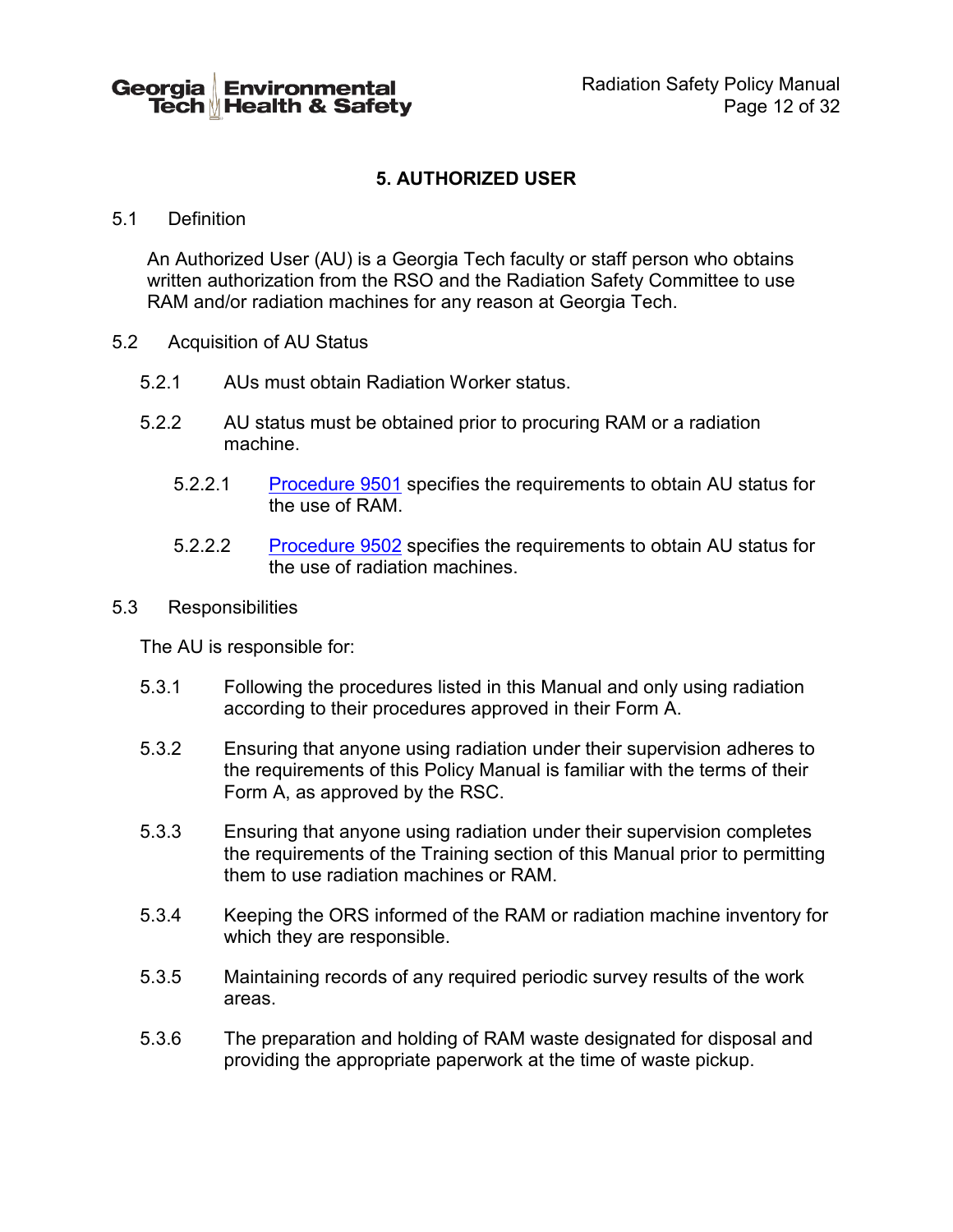Georgia Environmental<br>Tech Health & Safety

- 5.3.7 Posting appropriate radiation signs and labeling containers of RAM with the standard radiation warning symbol in their laboratory area where the RAM is used.
- 5.3.8 Posting in the laboratory area emergency contact information for responsible parties should an abnormal situation arise.
- 5.3.9 Notifying ORS prior to leaving Georgia Tech, or relocating or vacating a laboratory approved for RAM or radiation machines.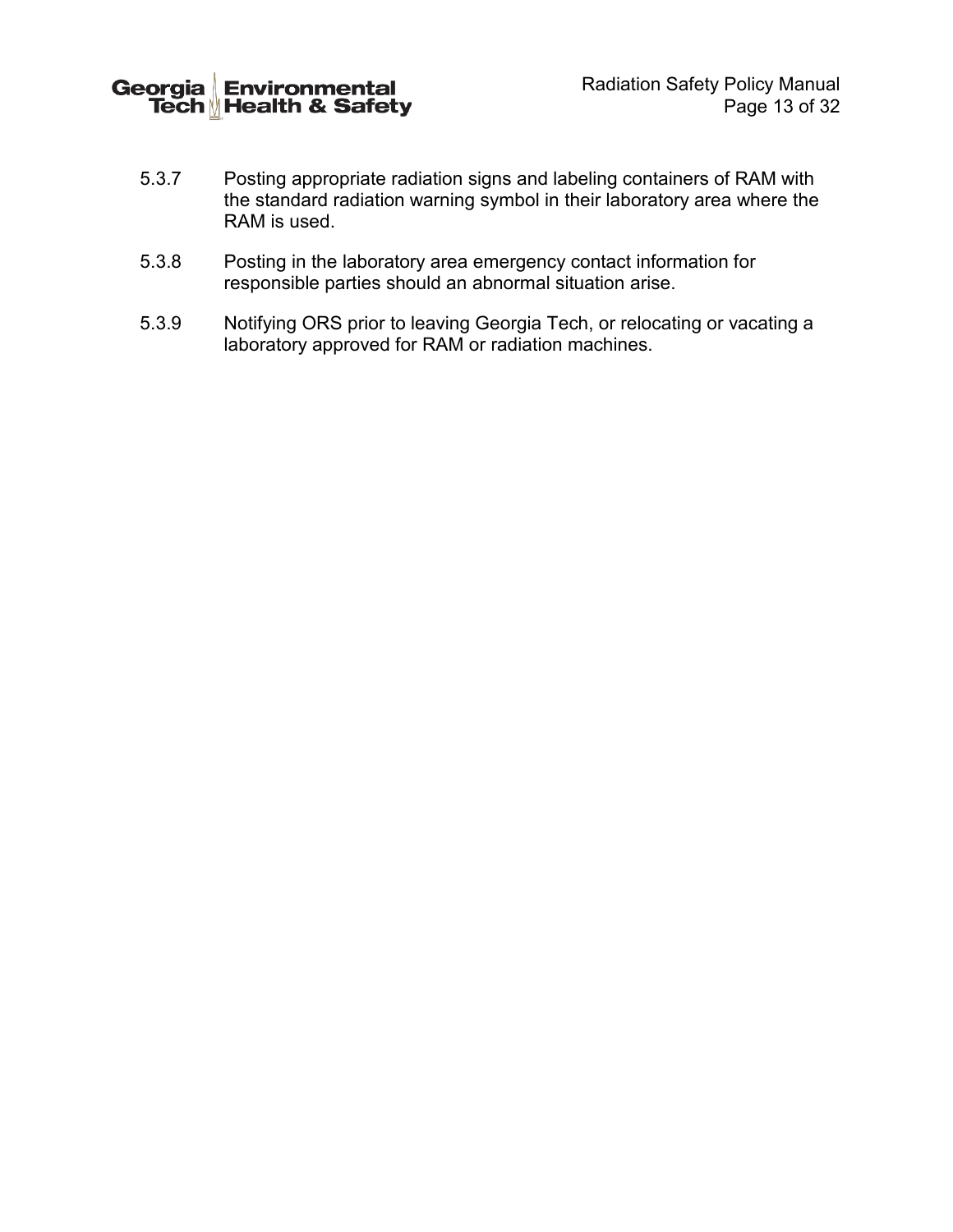Georgia Environmental Tech Health & Safety

# **6. ROUTINE RADIATION SAFETY INSPECTIONS**

Routine radiation safety inspections shall be performed by ORS in order to validate radiation safety practices, and confirm compliance with established policies and procedures.

- 6.1 Inspections of RAM Use Areas
	- 6.1.1 ORS shall inspect all areas where unsealed sources of RAM is used or stored at least quarterly.
		- 6.1.1.1 Items to be inspected include, but are not limited to, postings, completion of weekly surveys, security and consistency with the AU's approved Form A for use of RAM.
	- 6.1.2 ORS shall also survey areas for radiation levels and/or removable contamination during inspections, as appropriate.
- 6.2 Inspections of Radiation Machine Use Areas
	- 6.2.1 ORS shall inspect all areas at least annually where radiation machines are used or stored.
	- 6.2.2 Items to be inspected include, but are not limited to, postings, completion of surveys, security, and consistency with the AU's approved Form A for use of a radiation machine.
	- 6.2.3 ORS shall also perform leakage and/or radiation level measurements during inspections, as appropriate.
- 6.3 Inspection Results and Corrective Actions
	- 6.3.1 All ORS inspection results are reported to the RSO and the AU.
	- 6.3.2 The AU shall respond to any items of concern found during the inspection within 10 business days. The response shall include corrective actions to prevent a recurrence of the item. The RSO shall review the corrective action and may recommend further corrective actions.
	- 6.3.3 The RSO may require the AU to report directly to the RSC. Such occasions include any finding that could have led to an exposure in excess of an ALARA level; any violation reportable to the State of Georgia; or any item of concern that is repeated continuously and the corrective actions are not followed.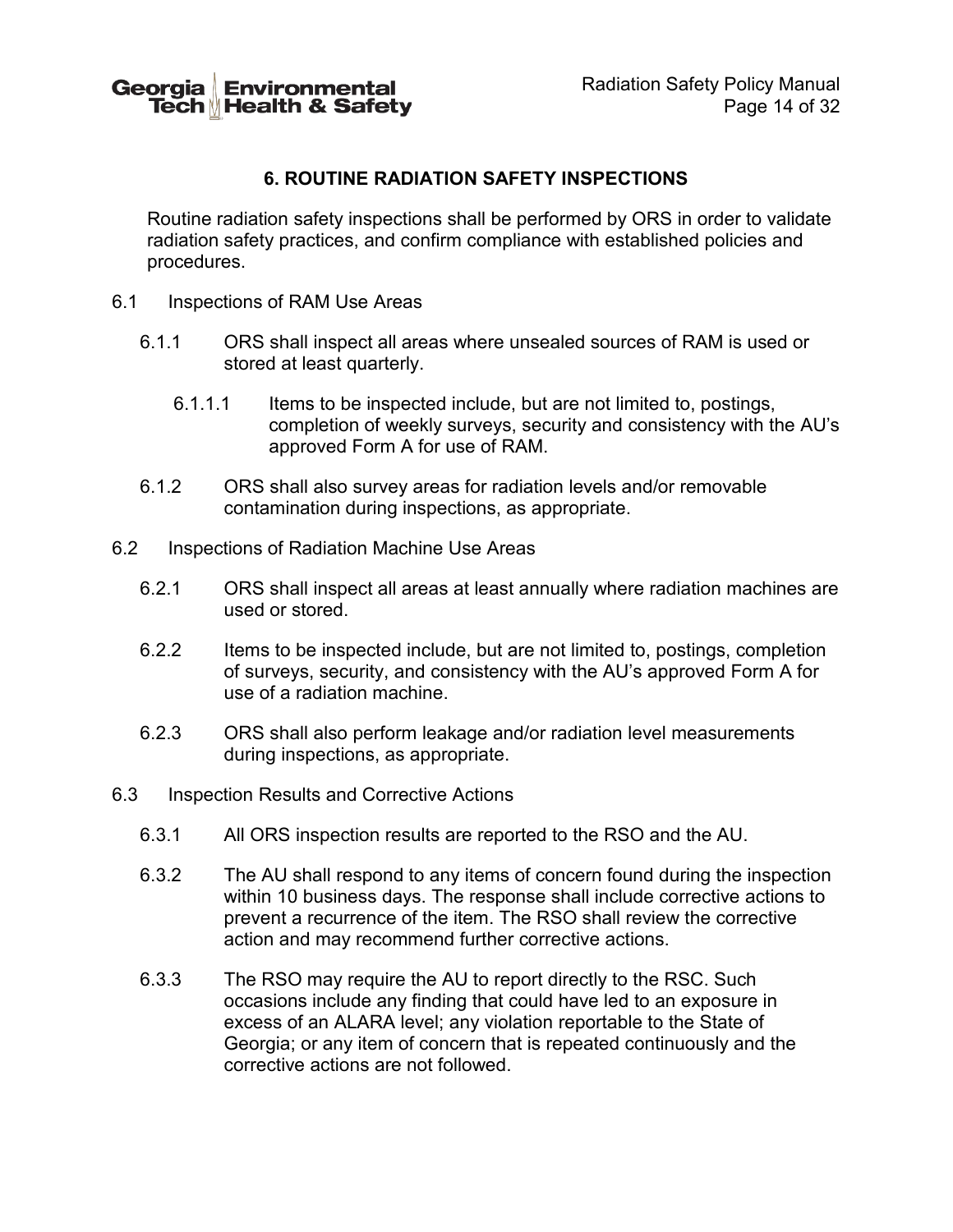

- 6.3.4 The RSO is authorized to terminate the AU's approved Form A for use of radiation machines or RAM. A new Form A would need to be prepared and approved by the RSC before activities may be resumed.
- 6.3.5 Records of ORS surveys shall be maintained and shall be made available for review by the AU upon request. Official records may not leave the ORS at any time.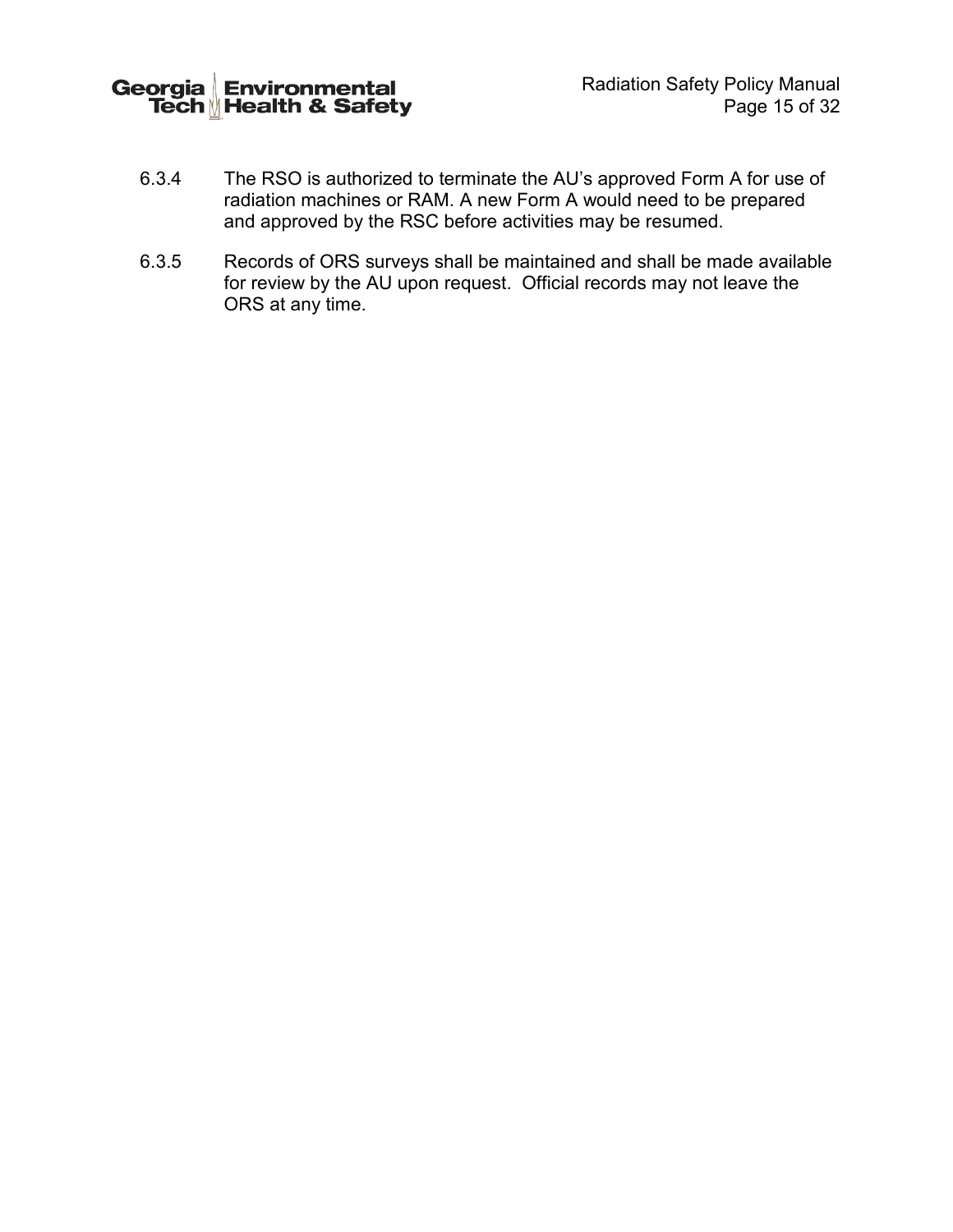# **7. TRAINING**

#### <span id="page-17-0"></span>7.1 Responsibilities

- 7.1.1 The ORS shall be responsible for providing general training on a periodic basis in the basic principles of radiation and radiation safety.
- 7.1.2 The AU is responsible for providing laboratory specific training for individuals who work under their authority or students in teaching laboratories.
	- 7.1.2.1 For AUs of radiation machines, this includes device specific training covering written operating procedures to ensure that the health and safety of others in the lab will be safeguarded.
	- 7.1.2.2 Laboratory specific training should be documented by the AU or their designee.
- 7.1.3 Non-compliance with RAM training requirements by an AU may result in suspension of all Form As under the AU by the RSC. Radioactive material under the affected Form A will be retrieved by ORS until the Form A is reinstated by the RSC.
- 7.2 Frequency of Training
	- 7.2.1 Radiation safety training is required for all RWs prior to the use of RAM or radiation machines.
	- 7.2.2 Refresher training is required at intervals specified in [Procedures 9501](http://www.ehs.gatech.edu/sites/default/files/procedure_9501.pdf) and [9502.](http://www.ehs.gatech.edu/sites/default/files/procedure_9502.pdf)
	- 7.2.3 Retraining is also required whenever there is a significant change in regulations, policy or procedures that would affect an AU's use of RAM/radiation machines.
	- 7.2.4 Non-compliance with initial or refresher training will result in RW suspension by ORS.
- 7.3 General Training Topics
	- 7.3.1 At a minimum training shall include:
		- 7.3.1.1 Storage, inventory and security of RAM and/or radiation machines
		- 7.3.1.2 Federal and/or State regulations under which work is being performed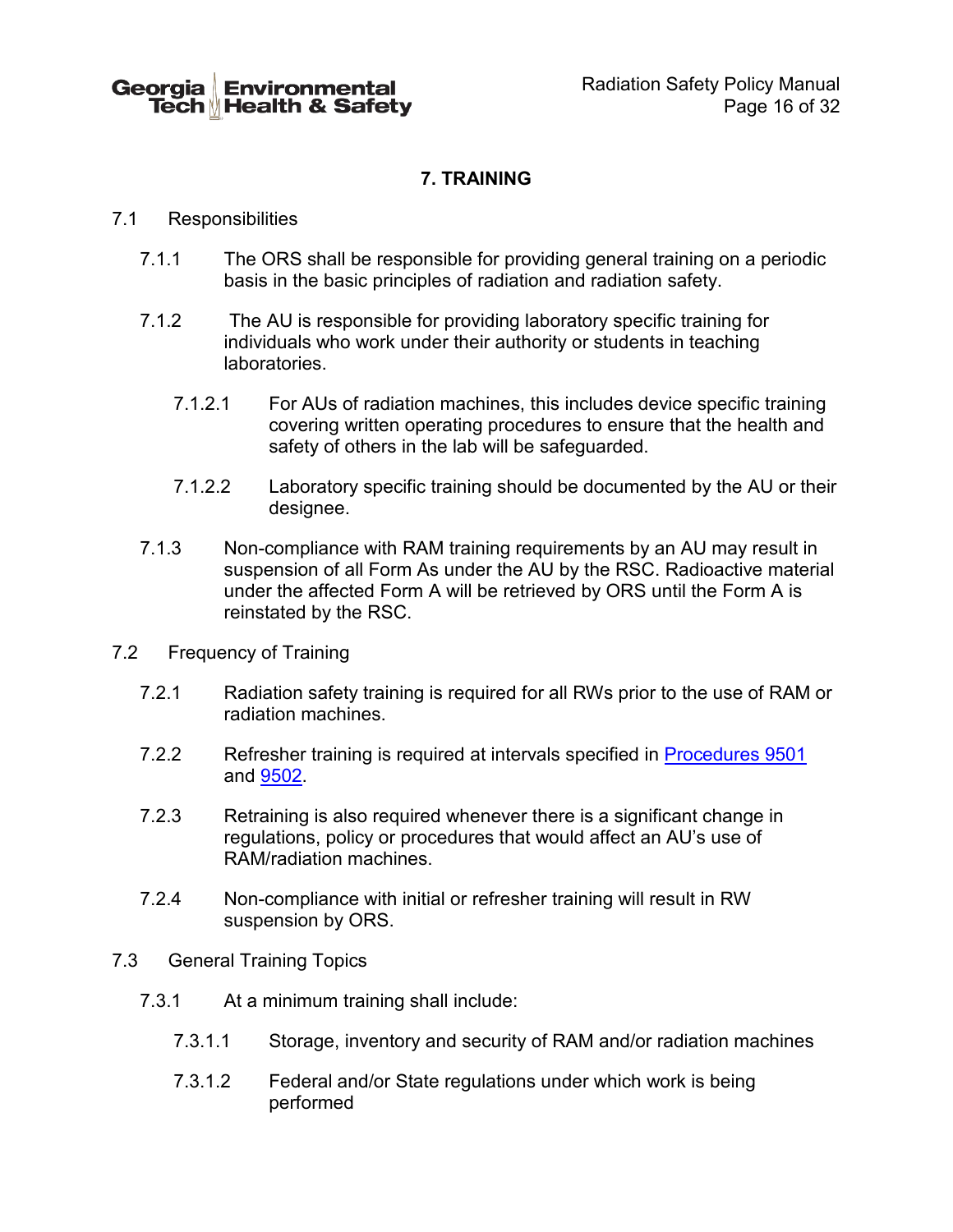Georgia Environmental Tech Health & Safety

- 7.3.1.3 Georgia Tech Radiation Safety Policy Manual, License conditions (for RAM users), ALARA policy, and relevant procedures
- 7.3.1.4 Reporting violations or unsafe work conditions
- 7.3.1.5 Basic radiation characteristics, terminology, and units
- 7.3.1.6 Biological effects of ionizing radiation
- 7.3.1.7 Radiation detection equipment
- 7.3.1.8 Protective measures
- 7.3.1.9 Accident, incident, and emergency guidelines
- 7.3.1.10 Personnel dose monitoring program
- 7.3.1.11 Case histories of accidents involving radiation machines (radiation machine training only).
- 7.4 Conditional Training Topics
	- 7.4.1 For access to the NRE/MP Radiological Science and Engineering Laboratory (RSEL), RWs must receive additional training according to Procedure 0155, "Training Requirements for Unescorted Access to the Radiological Science and Engineering Laboratory".
	- 7.4.2 Certain types of RAM use that pose an increased risk of internal exposure requires additional training in the use of protective equipment or procedures (e.g., respirators, bioassays, etc.).
- 7.5 Other Training Requirements
	- 7.5.1 ORS staff responsible for shipping radioactive material shall be trained in applicable shipping regulations.
	- 7.5.2 The Georgia Tech Police Department shall receive radiation emergency preparedness training annually.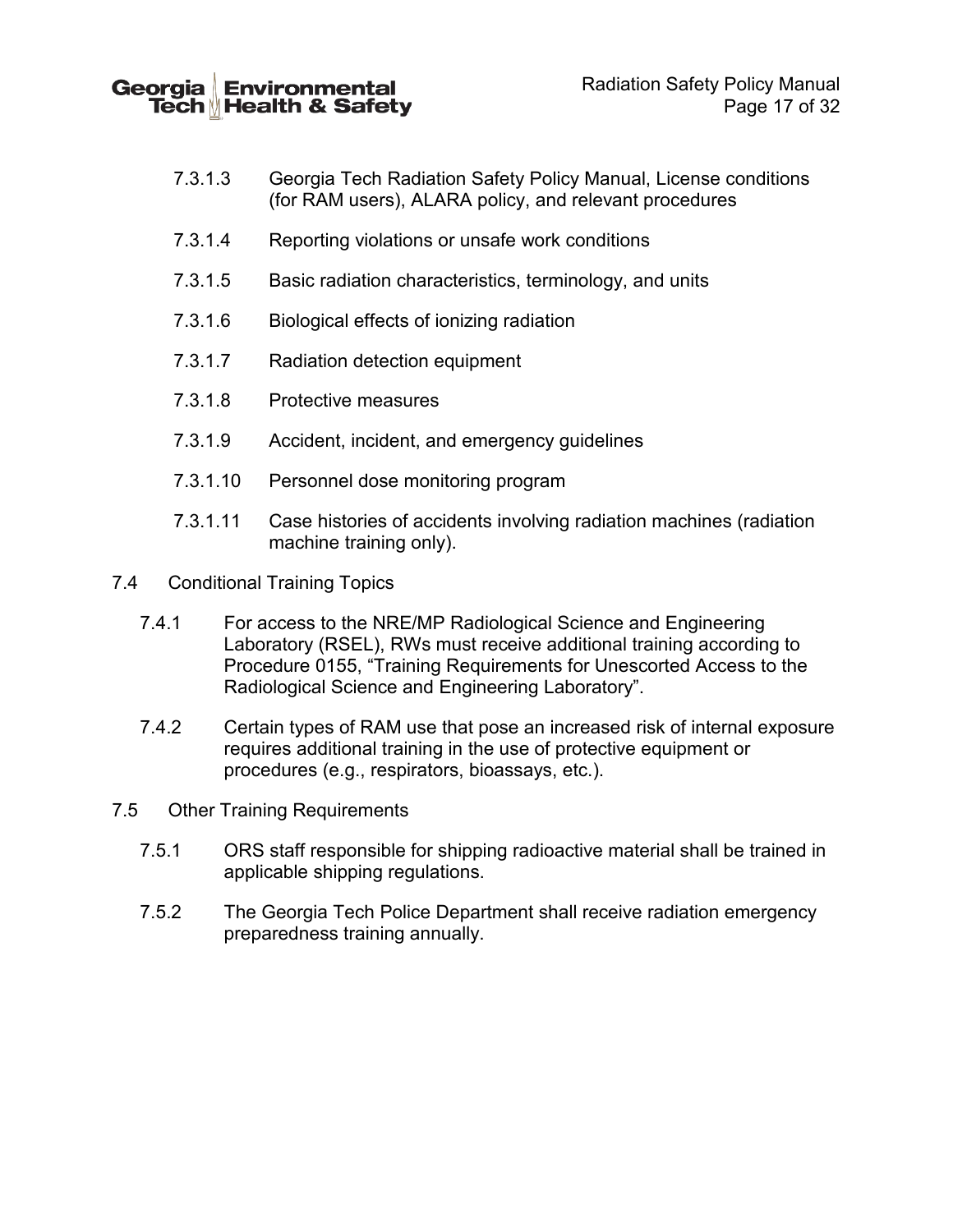# <span id="page-19-0"></span>**8. PERMISSIBLE DOSE LIMITS**

In accordance with the ALARA policy, all unnecessary radiation exposure of personnel shall be considered undesirable and shall be maintained at the lowest reasonably achievable level. In no case shall an occupationally exposed person be purposefully allowed to exceed the permissible dose limits.

- 8.1 Radiation Dose Limits
	- 8.1.1 RAM workers shall not exceed the following limits during a calendar year:
		- 8.1.1.1 5 rem for the Total Effective Dose Equivalent (TEDE).
		- 8.1.1.2 50 rem for the sum of the Deep Dose Equivalent and the Committed Dose Equivalent to any individual organ or tissue (other than the eye).
		- 8.1.1.3 15 rem to the lens of the eye.
		- 8.1.1.4 50 rem to the skin and extremities (shallow dose equivalent).
	- 8.1.2 Workers using radiation machines shall not exceed the following limits during a calendar quarter
		- 8.1.2.1 1.25 rem to the whole body, head and trunk, lens of the eyes, active blood forming organs or gonads
		- 8.1.2.2 18.75 rem to the hands, forearms, feet or ankles
		- 8.1.2.3 7.5 rem to the skin of the whole body
- 8.2 ALARA Levels
	- 8.2.1 It is the goal of Georgia Tech to limit any RW's occupational radiation exposure to 20% of the Annual Dose Limits listed in section 8.1 above.
- <span id="page-19-1"></span>8.3 Investigational Levels
	- 8.3.1 Investigation Levels of radiation exposures have been set at 100 mrem per quarter or 40 mrem per month. Any exposure in excess of these will initiate an investigation by ORS.
	- 8.3.2 The investigation shall attempt to determine the cause and accuracy of the exposure and assessment of measures, if any, that can be employed to limit and prevent future recurrence of the exposure.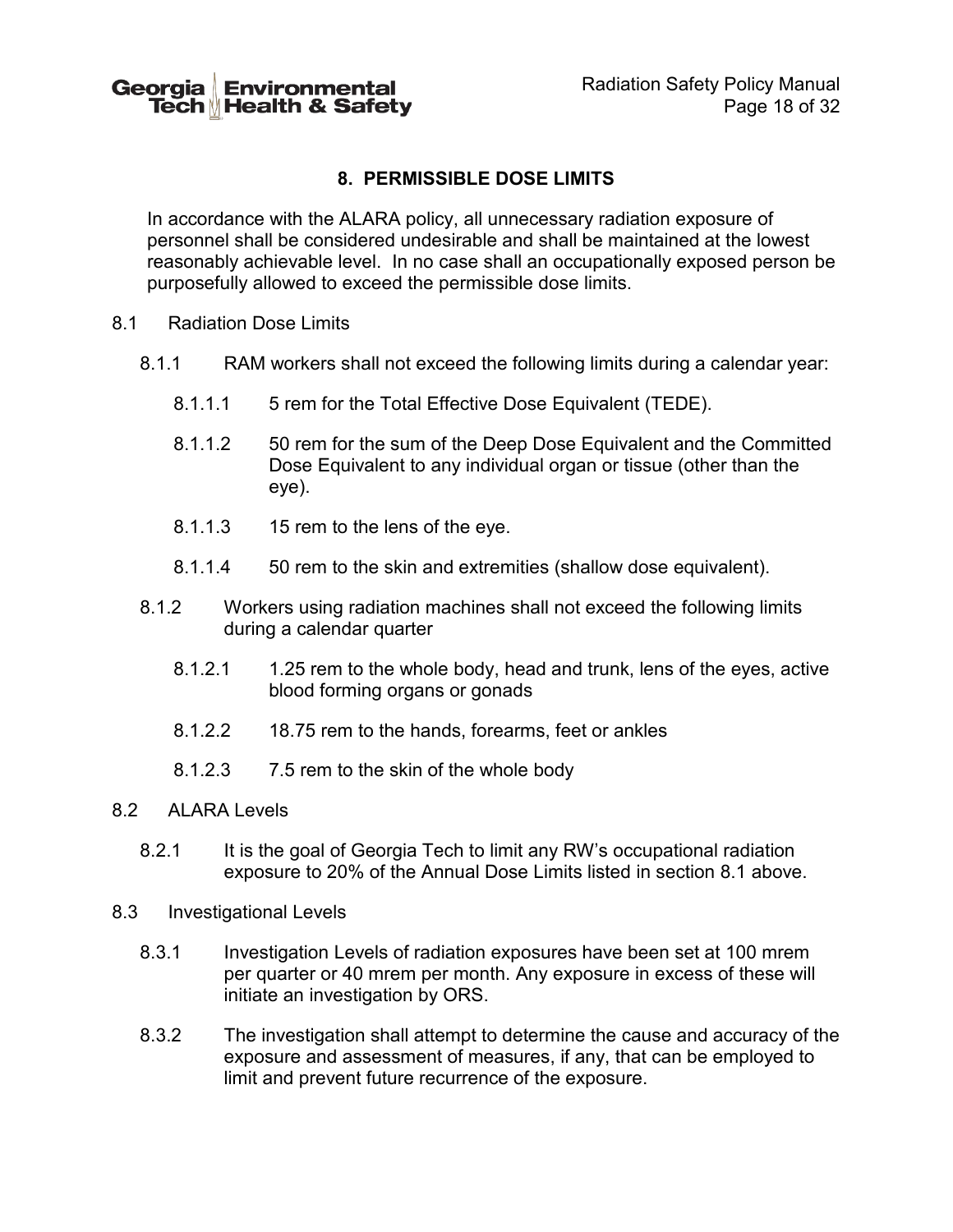Georgia **Environmental** Tech Health & Safety

- 8.3.3 All radiation exposures equal to or in excess of Investigation Levels and the results of the respective investigations shall be reported at the next RSC meeting.
- 8.4 Embryo/Fetus Dose Limits
	- 8.4.1 Female RWs who become pregnant and declare the pregnancy in writing to the RSO shall be limited to an embryo/fetus dose of 500 mrem for the duration of the pregnancy and 50 mrem in any one month.
	- 8.4.2 The GT ALARA level is 100 mrem for the duration of the pregnancy.
	- 8.4.3 The female RW who chooses to declare her pregnancy shall inform her supervisor (AU) and the RSO. Appropriate steps to limit exposures and to ensure that the dose to the embryo/fetus shall not exceed 500 mrem during the pregnancy will be determined cooperatively by the AU and the RSO. Based upon the work activity of the declared pregnant worker, the RSO has the authority and responsibility to restrict work activities of the declared pregnant worker to ensure that no dose limits are exceeded.
- 8.5 Radiation Dose Limits of Minors
	- 8.5.1 A minor cannot be employed in any setting involving exposure to radioactive substances.
	- 8.5.2 Labs wishing to employ minors in settings using radiation machines must first receive authorization from the RSO and Georgia Tech Environmental Health & Safety.
	- 8.5.3 Radiation doses to minors shall not exceed 10% of the annual limits listed in 8.1.
- 8.6 Radiation Dose to Members of the Public
	- 8.6.1 The total effective dose equivalent to any individual member of the public shall not exceed 100 mrem in a year, exclusive of the dose contributions from background radiation, from any medical administration the individual has received, from exposure to individuals administered radioactive material, from voluntary participation in medical research, and from the licensee's disposal of radioactive material into sanitary sewerage.
	- 8.6.2 The dose to any individual member of the public must also not exceed 2 mrem in any one hour.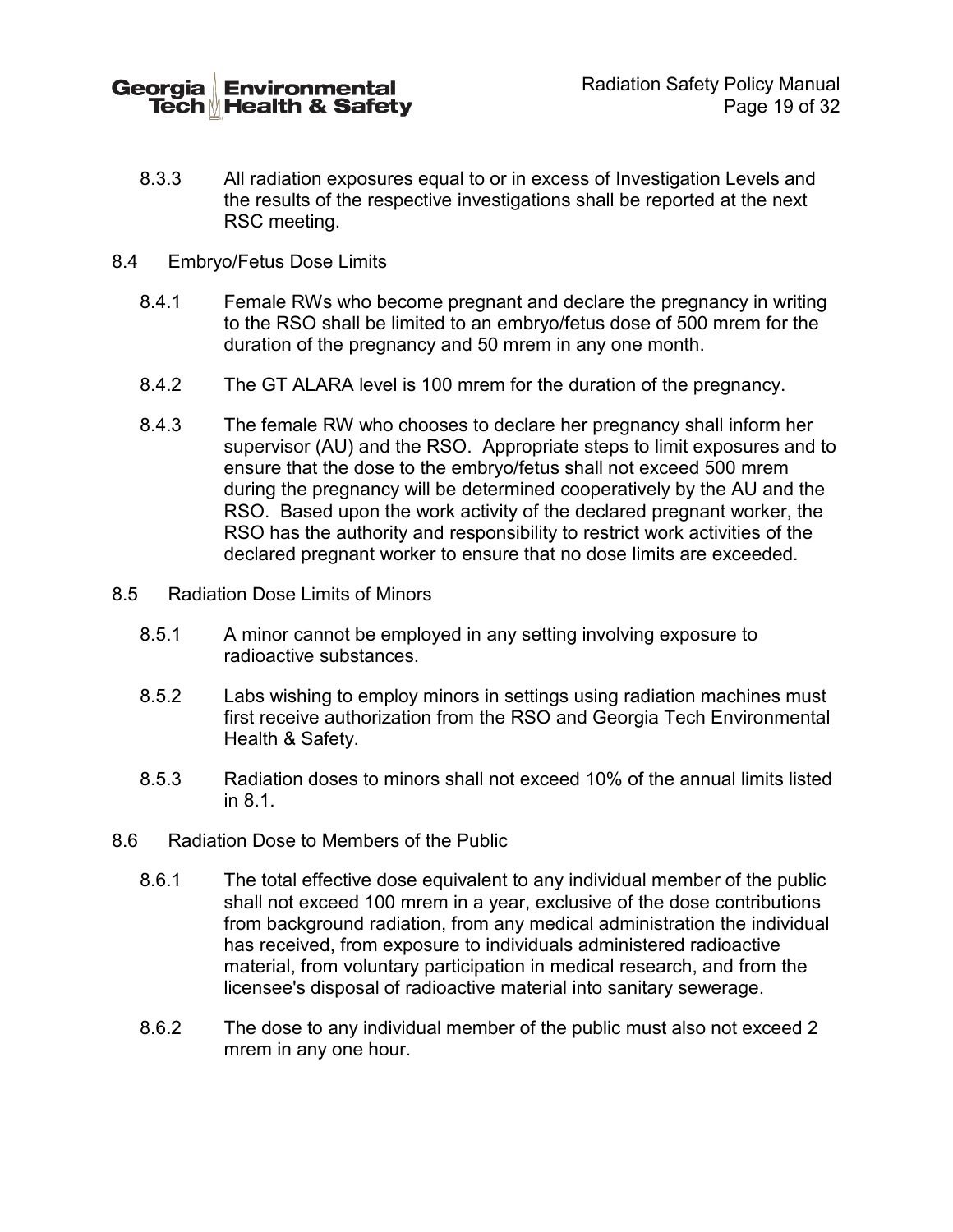

- 8.7 Assessing Radiation Dose
	- 8.7.1 ORS shall issue personnel dosimeters and/or require bioassays in order to demonstrate compliance with the limits in this section according to Section 9.
	- 8.7.2 Results of surveys of areas where RAM or radiation machines are used or use of area dosimeters may be used to demonstrate compliance with the limits in this section.
- 8.8 Reporting Radiation Dose in Excess of Limits
	- 8.8.1 If it is determined that a dose in excess of the limits in this section was received, the State of Georgia will be notified as indicated in Procedure 6100.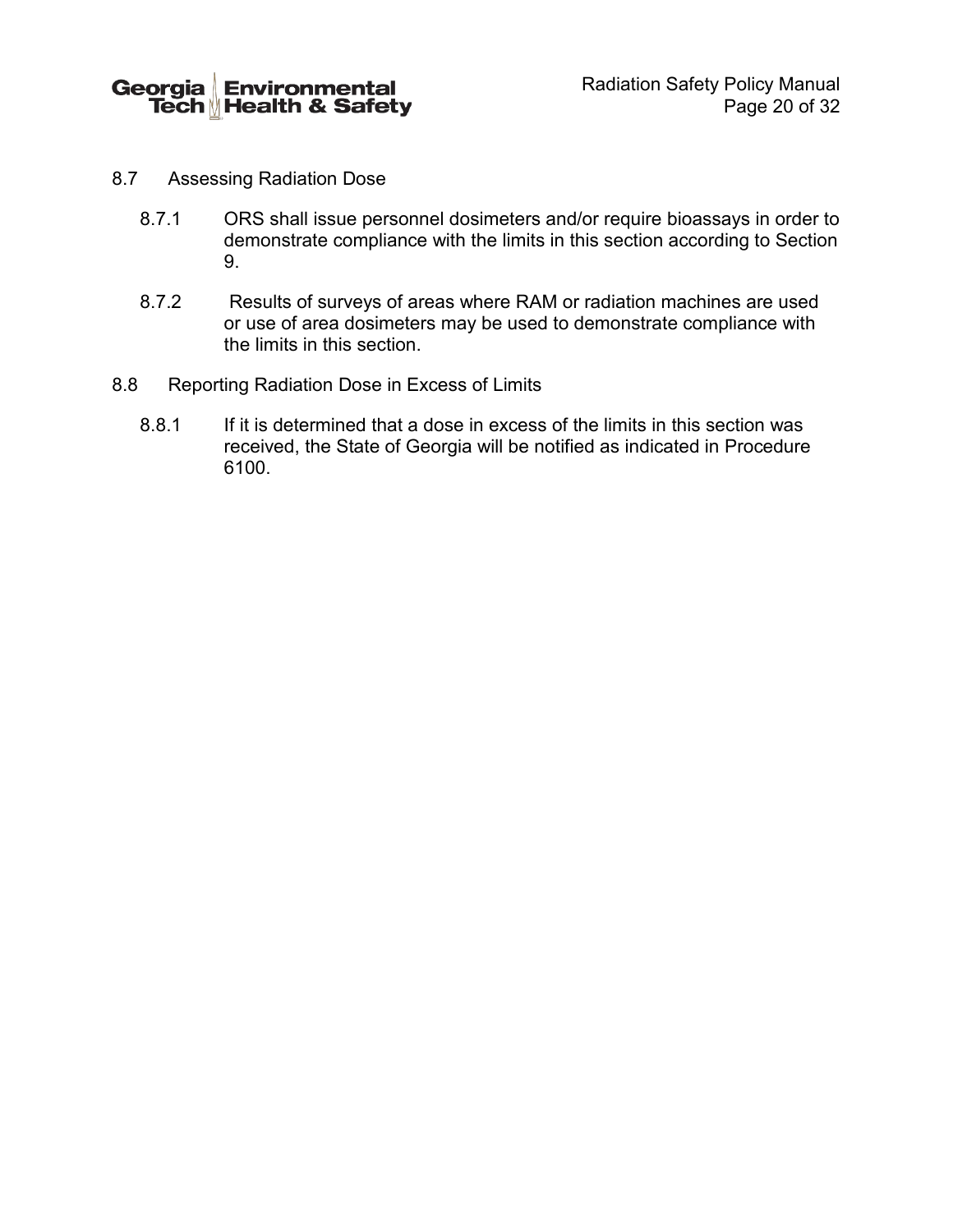# **9. PERSONNEL MONITORING**

To help ensure that the permissible occupational dose limits in Section 8 are not exceeded, Georgia Tech monitors RWs with dosimetry and bioassays according to the requirements of OCGA 391-3-17-.03. Georgia Tech also uses dosimetry and bioassay as an ALARA tool as needed.

- 9.1 Dosimetry
	- 9.1.1 Permanent dosimetry shall be issued to a Radiation Worker that meets at least one of the following criteria:
		- 9.1.1.1 As evaluated by the RSO, is likely to receive a dose in excess of 10% of the limits specified in 8.1 "Radiation Dose Limits."
		- 9.1.1.2 Enters a High Radiation Area or Very High Radiation Area
	- 9.1.2 Permanent dosimetry may be issued according to [Procedure 9316.](http://www.ehs.gatech.edu/sites/default/files/procedure_9316.pdf)
	- 9.1.3 RWs who have been issued dosimetry shall follow the rules for care and use in [Procedure 9316.](http://www.ehs.gatech.edu/sites/default/files/procedure_9316.pdf)
	- 9.1.4 The RSO may use area dosimetry to evaluate radiation exposure levels to an area over a period of time.
	- 9.1.5 ORS will exchange dosimeters when required. The default exchange frequency for permanent dosimetry is quarterly.
		- 9.1.5.1 Permanent dosimetry issued to minors and declared pregnant workers is exchanged monthly.
		- 9.1.5.2 Dosimeters in use during an incident may be returned for processing immediately.
	- 9.1.6 Dosimeters issued by ORS are only to be used for measuring a Radiation Worker's radiation exposure from their work at Georgia Tech. That is, they are not to be used for measuring personal non-occupational exposures (e.g., during medical procedures or air travel).
	- 9.1.7 ORS shall use dosimetry that meets the guidelines found in Procedure [9316,](http://www.ehs.gatech.edu/sites/default/files/procedure_9316.pdf) "Personnel Dosimetry."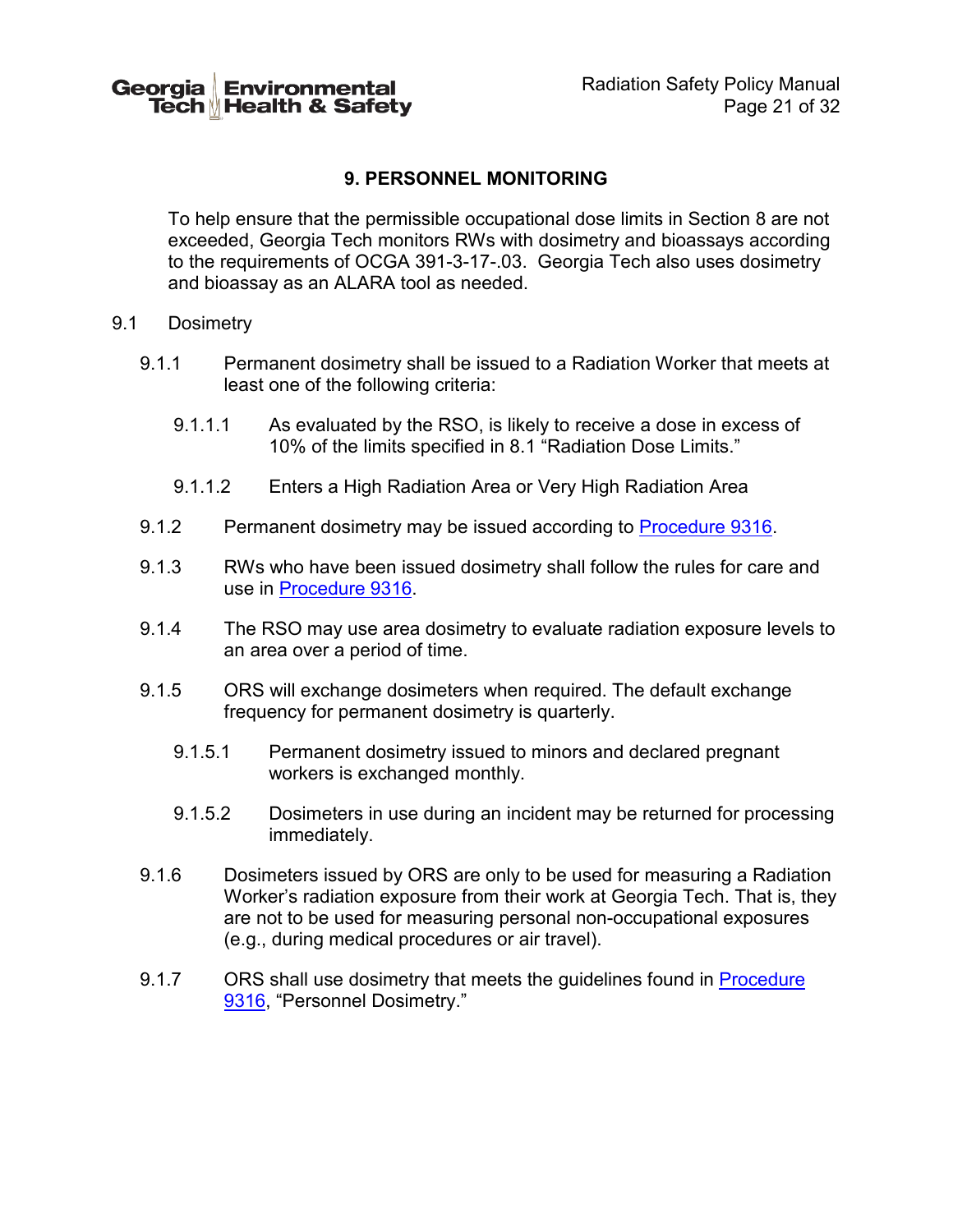Georgia **Environmental** Tech Health & Safety

- 9.2 Supplemental Dosimetry
	- 9.2.1 When both a permanent dosimeter and a supplemental dosimeter are worn, the reading from the permanent dosimeter will be the dose of record for the Worker.
- 9.3 Bioassay
	- 9.3.1 Persons who may be exposed to loose radioactive materials such that the potential exists for significant intake shall participate in a bioassay program.
		- 9.3.1.1 Participation in a bioassay program shall be determined by the RSO after evaluation of the work/activities of the individual.
		- 9.3.1.2 Bioassays are for the purpose of regulatory compliance, not health assessment.
	- 9.3.2 Guidelines for the use of bioassay and the communication of bioassay records to Radiation Workers at Georgia Tech are provided in Procedure 9038, "Bioassay Program".
	- 9.3.3 Participation requirements for each individual in the bioassay program shall be sent to the responsible AU.
		- 9.3.3.1 Individuals may also be requested to participate in the bioassay program when an event has occurred.
	- 9.3.4 Failure to participate as requested may result in suspension of privileges to work with radioactive materials on the Georgia Tech campus.

#### 9.4 Records

- 9.4.1 Dosimetry and bioassay records shall be maintained as permanent records of Georgia Tech.
- 9.4.2 Annual dose records shall be mailed to the individual utilizing an NRC Form 5 or equivalent. Individuals may request to view their own dose record at any time.
- 9.4.3 If an organization requests the dosimetry record of a current or former Radiation Worker, Georgia Tech shall provide this record only after receiving a copy of the request containing the signature of the Radiation Worker giving permission for Georgia Tech to release the record to that organization.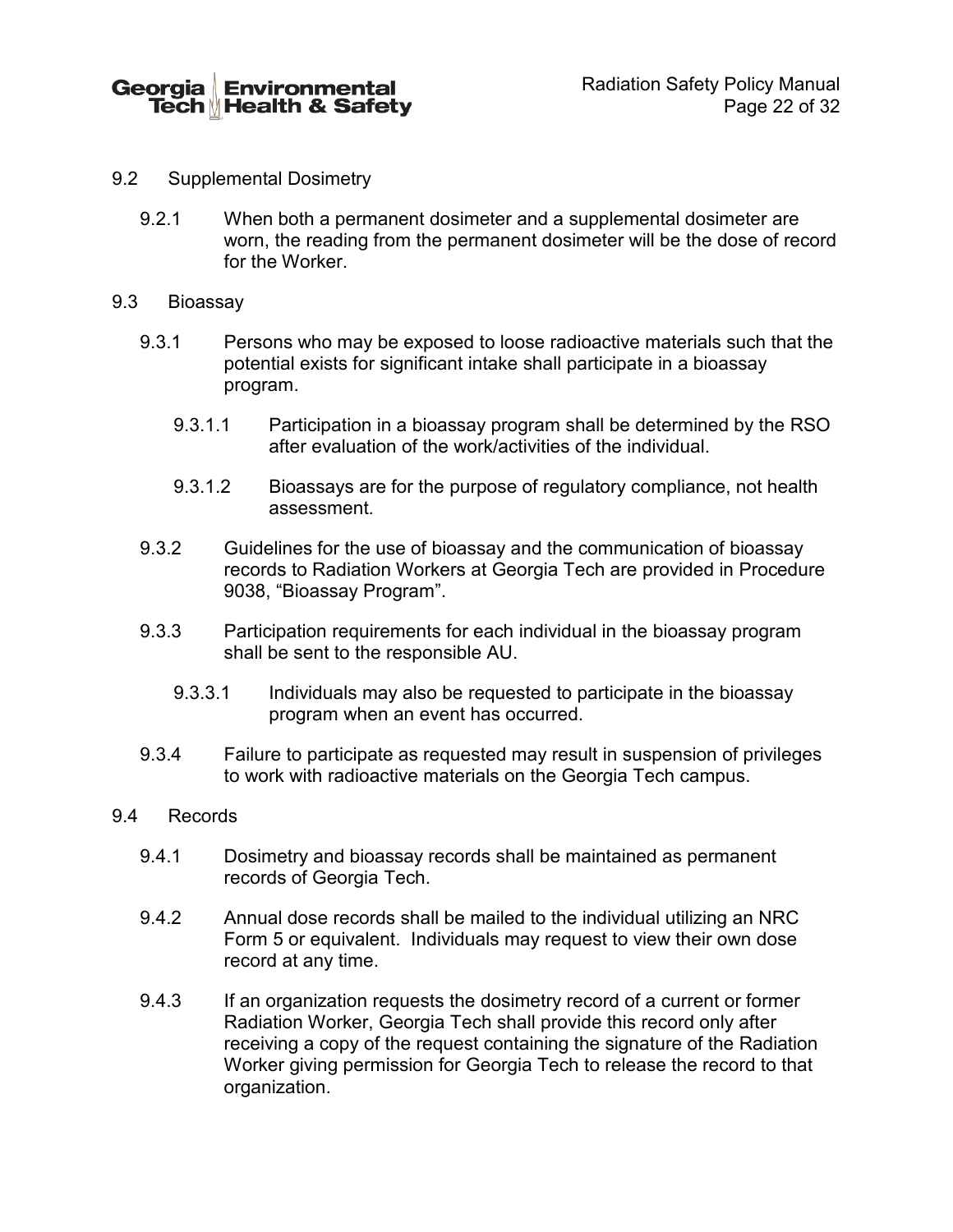Radiation Safety Policy Manual Page 23 of 32

9.4.4 If a Radiation Worker is issued dosimetry and that Radiation Worker has been monitored for radiation dose at another organization within the past calendar year, ORS shall attempt to obtain the Radiation Worker's prior dose history by sending a Form RS-114, Request for Previous Occupational Radiation Exposure. The RW's annual limit will be adjusted accordingly.

Georgia Environmental<br>Tech Health & Safety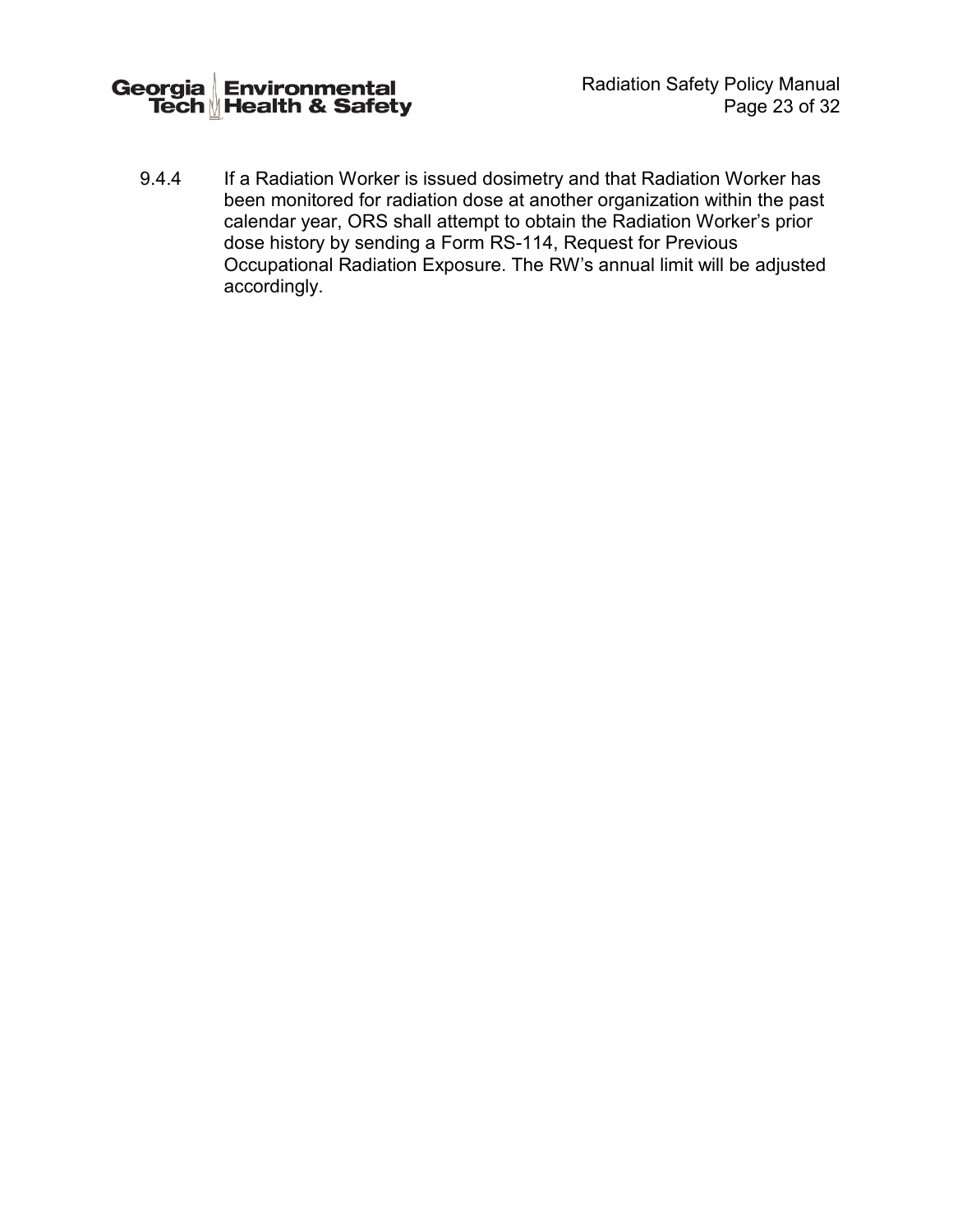Georgia Environmental<br>Tech Health & Safety

# **10. FACILITY REQUIREMENTS**

- 10.1 Facility & Posting Requirements
	- 10.1.1 Laboratories where RAM or radiation machines are to be used shall meet the minimum requirements listed in [Procedure 9300,](http://www.ehs.gatech.edu/sites/default/files/procedure_9300.pdf) "Facility Requirements & Guidelines for Radioactive Material or Radiation Generating Equipment Laboratories".
	- 10.1.2 Rooms and areas authorized for the use of RAM or radiation machines shall be posted according to <u>Procedure 9310</u>, "Posting and Labeling for Radioactive Materials and Radiation Machines".
	- 10.1.3 ORS must be informed of any changes to facilities that might affect radiation safety (e.g., an alteration to a shielded wall)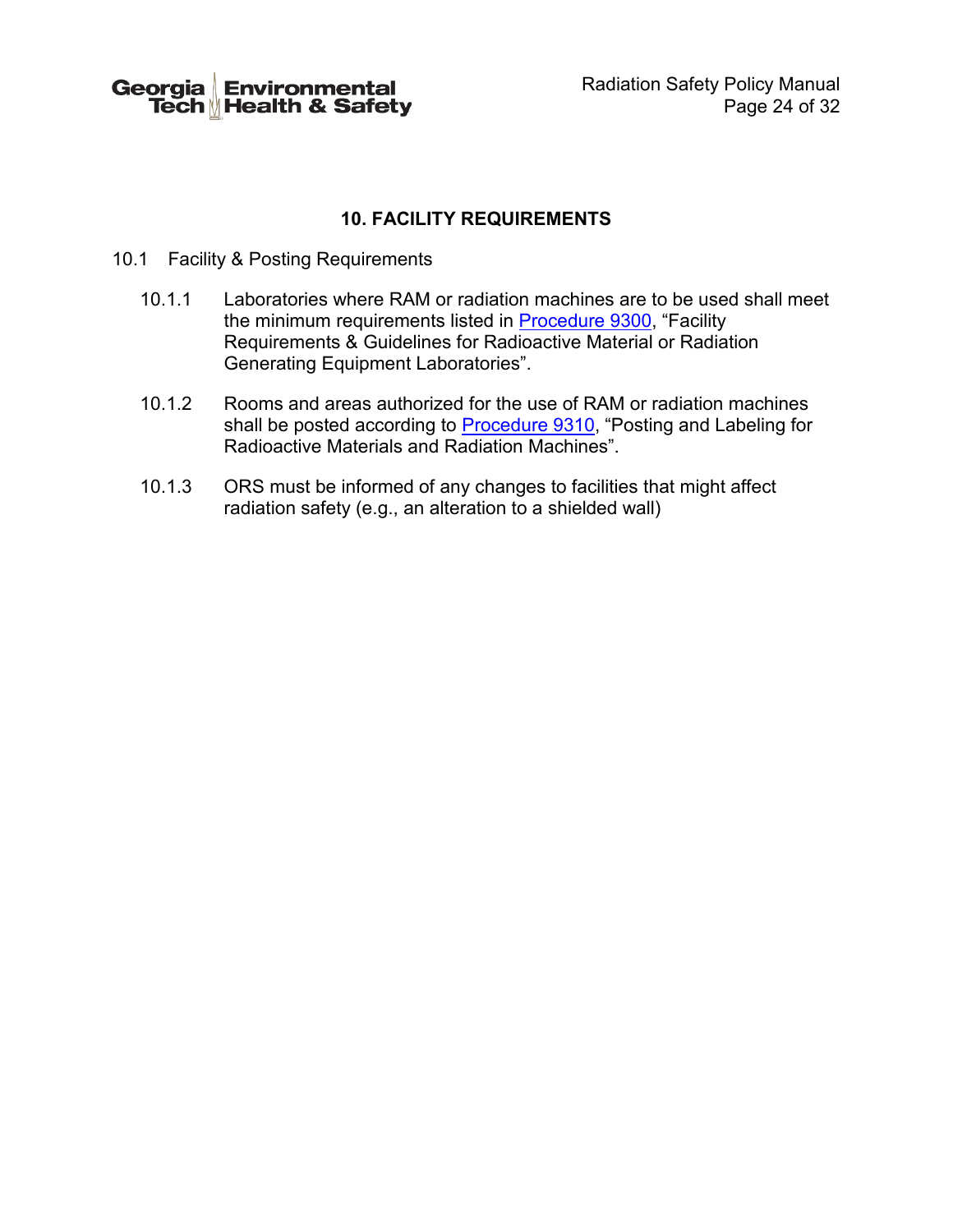# **11. SAFE USE OF RADIOACTIVE MATERIAL**

- 11.1 Procurement & Receipt of RAM
	- 11.1.1 ORS shall be informed of all shipments of RAM onto Georgia Tech campus. In order to purchase, borrow or otherwise acquire RAM, the AU shall follow [Procedure 9501.](http://www.ehs.gatech.edu/sites/default/files/procedure_9501.pdf)
	- 11.1.2 All RAM sent to Georgia Tech shall be shipped to and received by ORS for an initial survey to ensure that leakage did not occur during transportation and that the new radioactive material is added to the inventory database.
	- 11.1.3 When RAM shipments are received at Georgia Tech, ORS shall follow Procedure 9251, "Procedure for Receiving and Opening Radioactive Packages".
- 11.2 Use of RAM
	- 11.2.1 Only persons who have obtained RW status according to [Procedure 9501](http://www.ehs.gatech.edu/sites/default/files/procedure_9501.pdf) may work with RAM.
	- 11.2.2 RWs shall follow the steps in [Procedure 9501](http://www.ehs.gatech.edu/sites/default/files/procedure_9501.pdf) for personal protective equipment, safe use of RAM and maintaining an inventory of RAM.
	- 11.2.3 Eating, drinking, smoking, or applying cosmetics is prohibited in areas where radioactive materials are used or stored.
	- 11.2.4 All RAM must be secured to prevent unauthorized removal when unattended. Doors to radioisotope laboratories must be closed and locked when personnel are not present.
	- 11.2.5 All unattended sources of radioactive materials must be labeled with [Procedure 9310.](http://www.ehs.gatech.edu/sites/default/files/procedure_9310.pdf) Waste must be labelled according to [Procedure 9290,](http://www.ehs.gatech.edu/sites/default/files/procedure_9290.pdf) "Radioactive Waste Management and Disposal".
	- 11.2.6 RWs shall survey areas where RAM is used for contamination and dose rates according to **Procedure 9317**, "Routine Contamination Surveys for Open Source Radioactive Material Labs"
	- 11.2.7 Sealed radioactive sources shall be tested for leakage or contamination on a routine basis by the ORS staff according to Procedure 9312, "Sealed Sources Leak Test".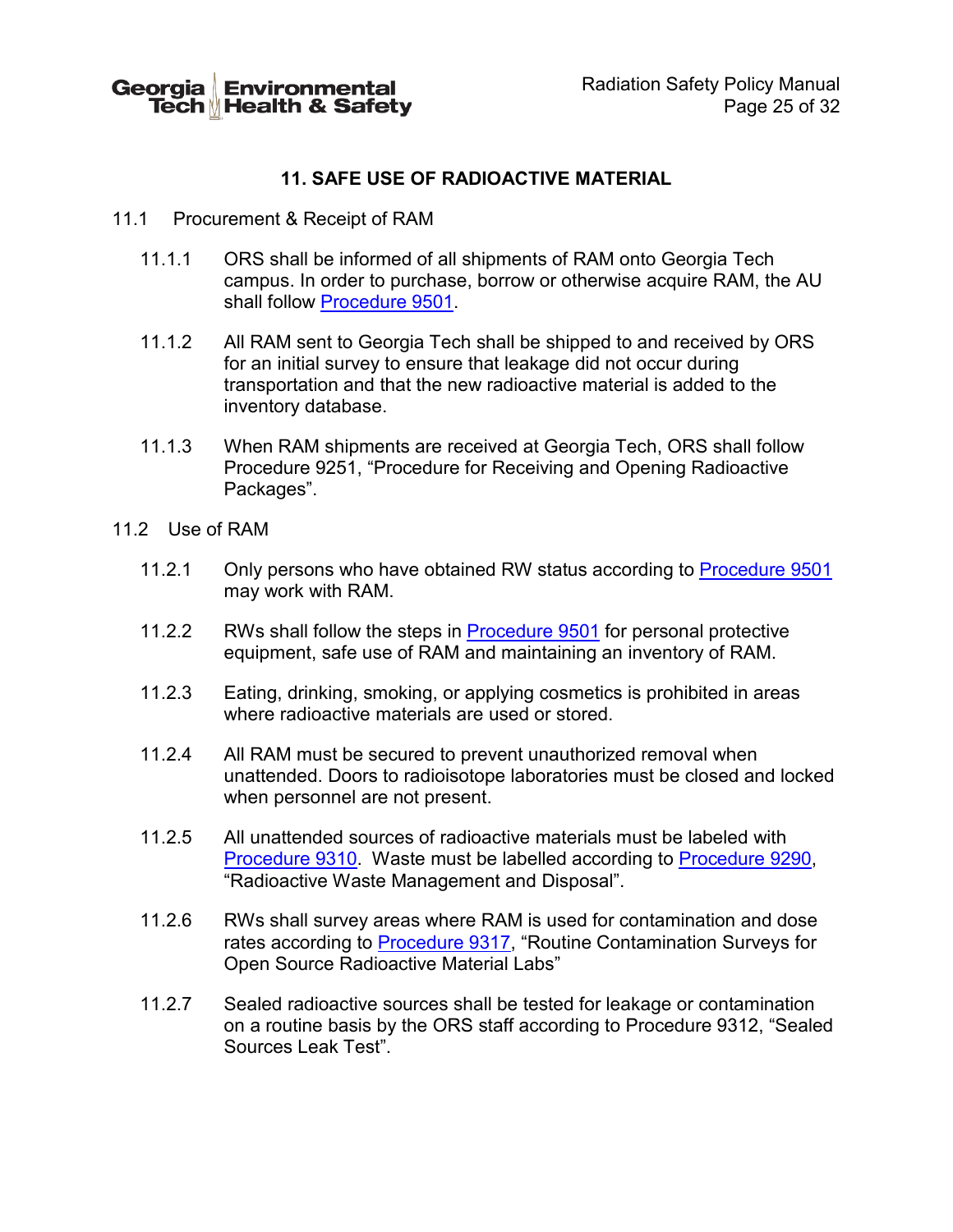#### 11.3 Disposal of RAM

- 11.3.1 ORS is responsible for the final disposal of all RAM.
- 11.3.2 Radioactive waste shall be stored in the lab until picked up by ORS in appropriate containers according to [Procedure 9290.](http://www.ehs.gatech.edu/sites/default/files/procedure_9290.pdf)
- 11.3.3 Radioactive materials shall not be discarded down the sink or sewer without written authorization from the RSO.
- 11.4 Transfer of RAM
	- 11.4.1 Within the Institute, RAM shall be transferred to another AU by following the transfer process outlined in [Procedure 9501.](http://www.ehs.gatech.edu/sites/default/files/procedure_9501.pdf)
	- 11.4.2 For transferring to an entity outside the Institute, RAM shall only be shipped from campus by ORS. The RSO must approve all shipments, sale, surplus, or loaning of RAM. Procedure 9510, "Radioactive Material Shipment", details the requirements for the shipment of RAM.
- 11.5 Instrumentation
	- 11.5.1 The AU shall purchase an appropriate radiation survey instrument if deemed necessary by ORS.
	- 11.5.2 Calibration
		- 11.5.2.1 The calibration frequency for all survey instruments shall be annual. Annual means once every 12 months or no later than the last day of the same calendar month of the following year.
		- 11.5.2.2 Calibration services are provided for most radiation survey instruments by ORS.
- 11.6 Laboratory Closeout
	- 11.6.1 AUs are required to notify ORS prior to relocating or leaving a laboratory approved for RAM.
	- 11.6.2 Once all RAM has been removed from the lab, ORS will conduct surveys according to Procedure 9318, "Radioactive Material Laboratory Closeout".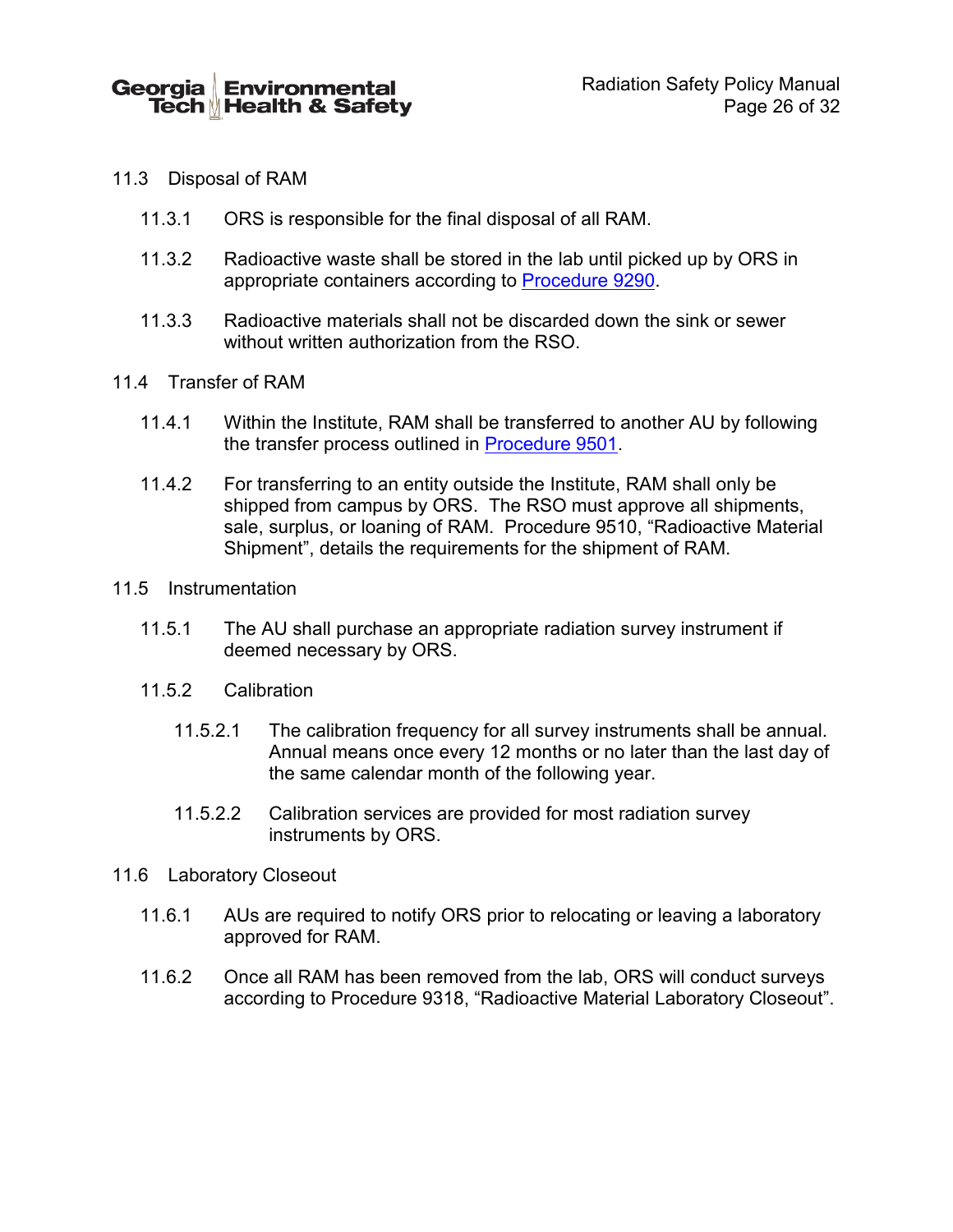Georgia Environmental<br>Tech Health & Safety

Radiation Safety Policy Manual Page 27 of 32

- 11.7 Contracted Radioactive Material Services
	- 11.7.1 Contracted services utilizing gamma imagers, lead paint analyzers, etc. should, prior to use, notify ORS with a copy of each of the following:
		- State of GA license or equivalent
		- Policy and Procedures
		- Training Records
	- 11.7.2 Contractors using their own radioactive sources are responsible for their own personnel dosimetry and training.
	- 11.7.3 The Radiation Safety Officer may do an on-site survey where ionizing radiation is being used or suspected of use.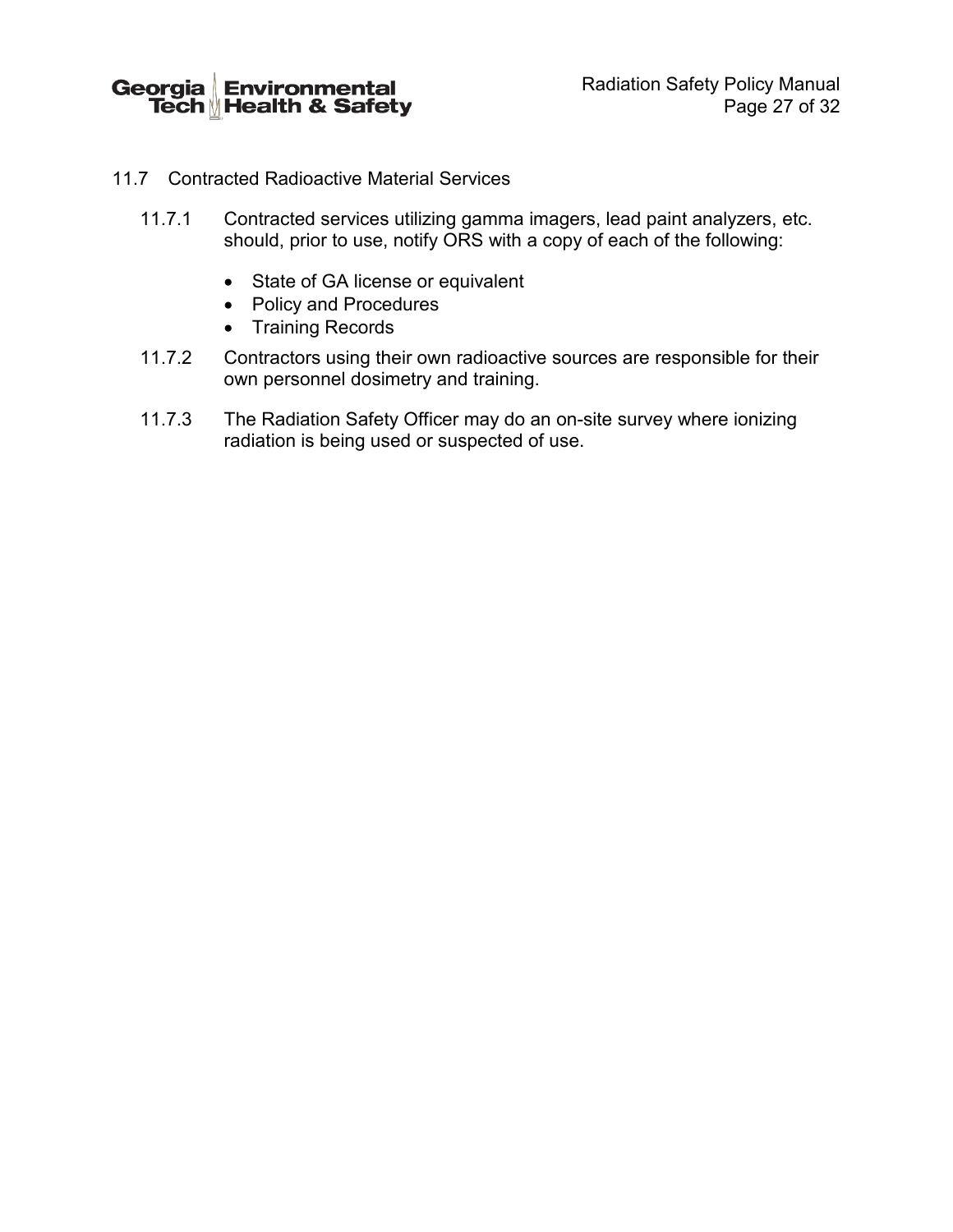# **12. SAFE USE OF RADIATION MACHINES**

#### 12.1 Procurement

The AU shall inform ORS prior to acquiring any radiation machine. Georgia Tech Procurement may not process requisitions for radiation machines without RSO approval. The procedure for radiation machine acquisition is described in [Procedure 9502.](http://www.ehs.gatech.edu/sites/default/files/procedure_9502.pdf)

#### 12.2 Receipt

- 12.2.1 ORS shall register all x-ray units with the State of Georgia Department of Community Health.
- 12.2.2 After installation, but prior to the first use of a radiation machine, ORS shall perform an initial inspection of the unit.
- 12.3 Operating Procedures
	- 12.3.1 Only persons who have obtained RW status may work with radiation machines.
	- 12.3.2 Only RWs who have been trained in the operating procedures of the particular unit may operate the unit.
	- 12.3.3 All operators of radiation machines shall follow the requirements found in [Procedure 9502.](http://www.ehs.gatech.edu/sites/default/files/procedure_9502.pdf) This procedure includes requirements for the following:
		- 12.3.3.1 General Safety Provisions
		- 12.3.3.2 Safety Systems and Interlocks
		- 12.3.3.3 Signs, Labels, and Signals
		- 12.3.3.4 Radiation Exposure Control
		- 12.3.3.5 Barriers and Shielding
		- 12.3.3.6 Radiation Surveys
		- 12.3.3.7 Maintenance Requirements
		- 12.3.3.8 Security
		- 12.3.3.9 Disposal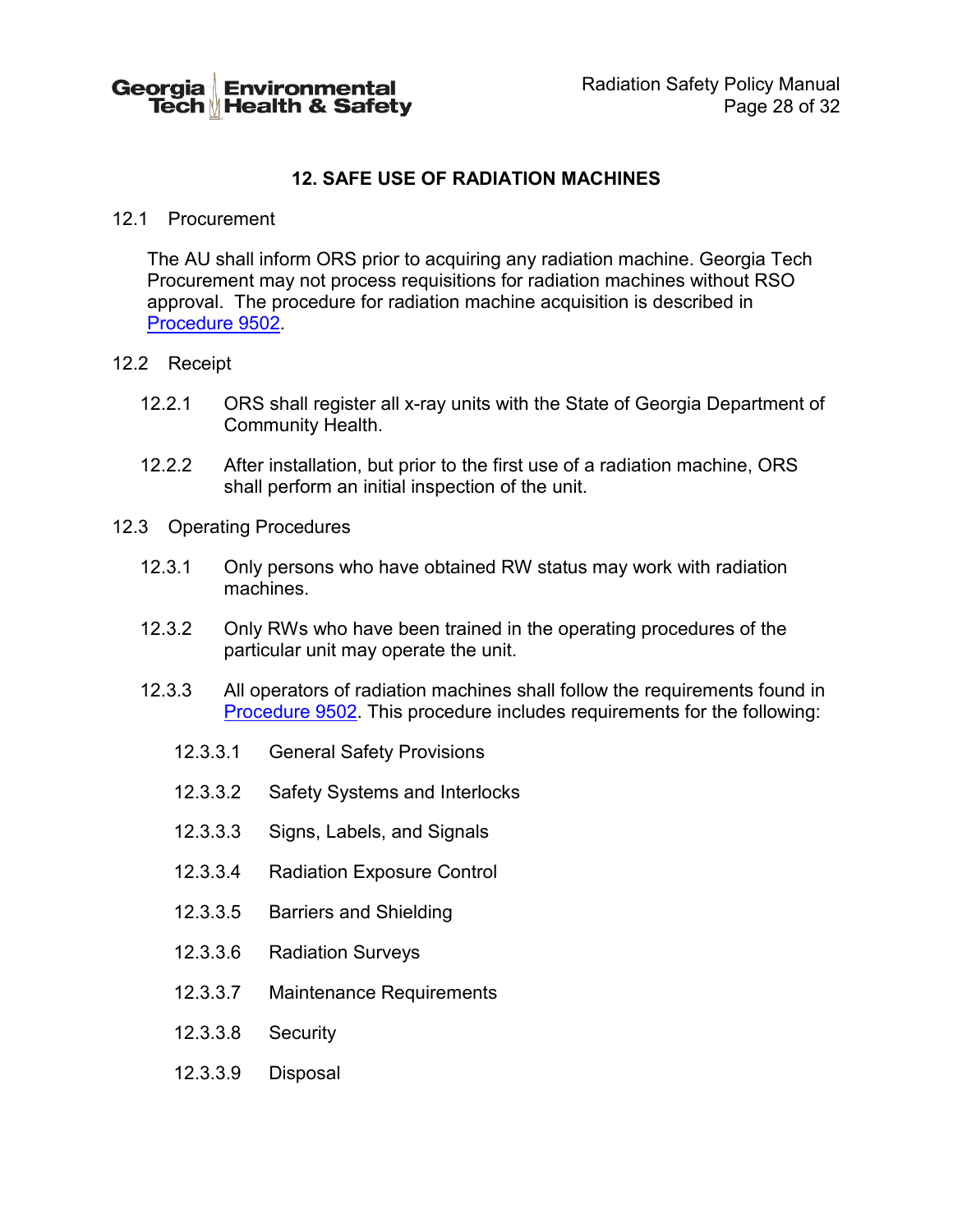Georgia Environmental<br>Tech Health & Safety

Radiation Safety Policy Manual Page 29 of 32

- 12.3.4 All radiation machines must be secured to prevent unauthorized use when unattended.
- 12.4 Contracted Radiation Machine Services
	- 12.4.1 Contracted services utilizing mobile x-ray imagers, lead paint analyzers, etc. should, prior to use, notify ORS with a copy of each of the following:
		- State of GA registration or equivalent
		- Policy and Procedures
		- Training Records
	- 12.4.2 Contractors using their own radiation machines are responsible for their own personnel dosimetry and training.
	- 12.4.3 The Radiation Safety Officer may do an on-site survey where ionizing radiation is being used or suspected of use.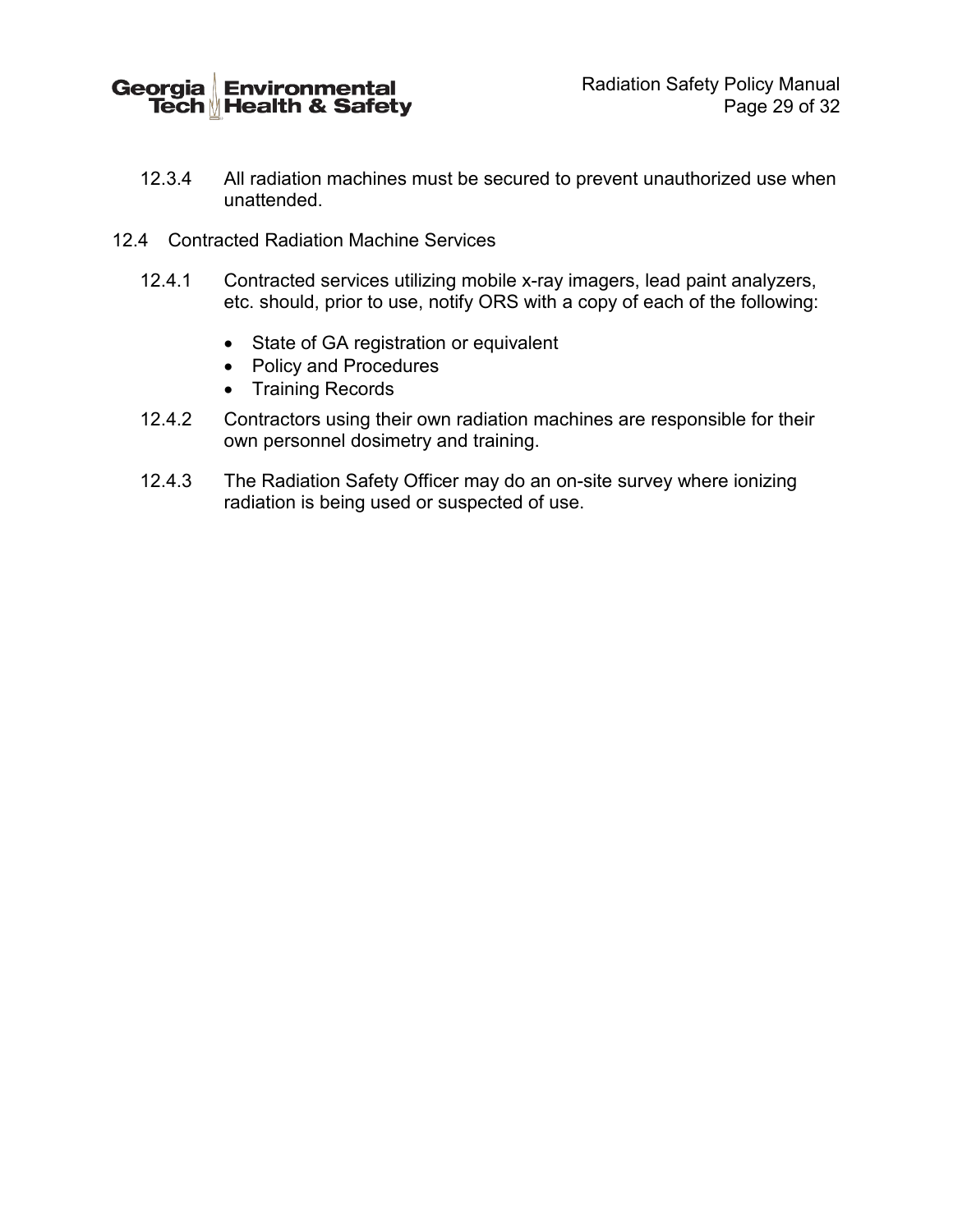# **13. EMERGENCY RESPONSE**

- 13.1 Spills/Releases of RAM
	- 13.1.1 In the event of a spill of RAM, all RWs shall follow [Procedure 9303,](http://www.ehs.gatech.edu/sites/default/files/procedure_9303.pdf) "Guidelines for Handling Radioactive Spills".
	- 13.1.2 ORS shall assist in any incident involving personal contamination, contamination exceeding levels specified in [Procedure 9317,](http://www.ehs.gatech.edu/sites/default/files/procedure_9317.pdf) or if the RW requests assistance.
- 13.2 Events Requiring Notification

The RW shall notify ORS upon discovery or suspicion of any of the following:

- 13.2.1 Accidental radiation exposure from radiation machines.
- 13.2.2 RAM contamination of the skin
- 13.2.3 Ingestion or inhalation of RAM.
- 13.2.4 Any incident where significant, unexpected radiation exposure is suspected.
- 13.2.5 Any spill of RAM involving personal contamination or contamination levels exceeding levels specified in [Procedure 9317.](http://www.ehs.gatech.edu/sites/default/files/procedure_9317.pdf)
- 13.2.6 Any missing source of RAM.
- 13.2.7 Any incident in a RAM laboratory involving fire, flood, theft or other abnormal occurrence.
- 13.2.8 Any dosimeter that has been contaminated or left in an area where it was exposed to radiation that would not be representative of its owner's occupational exposure.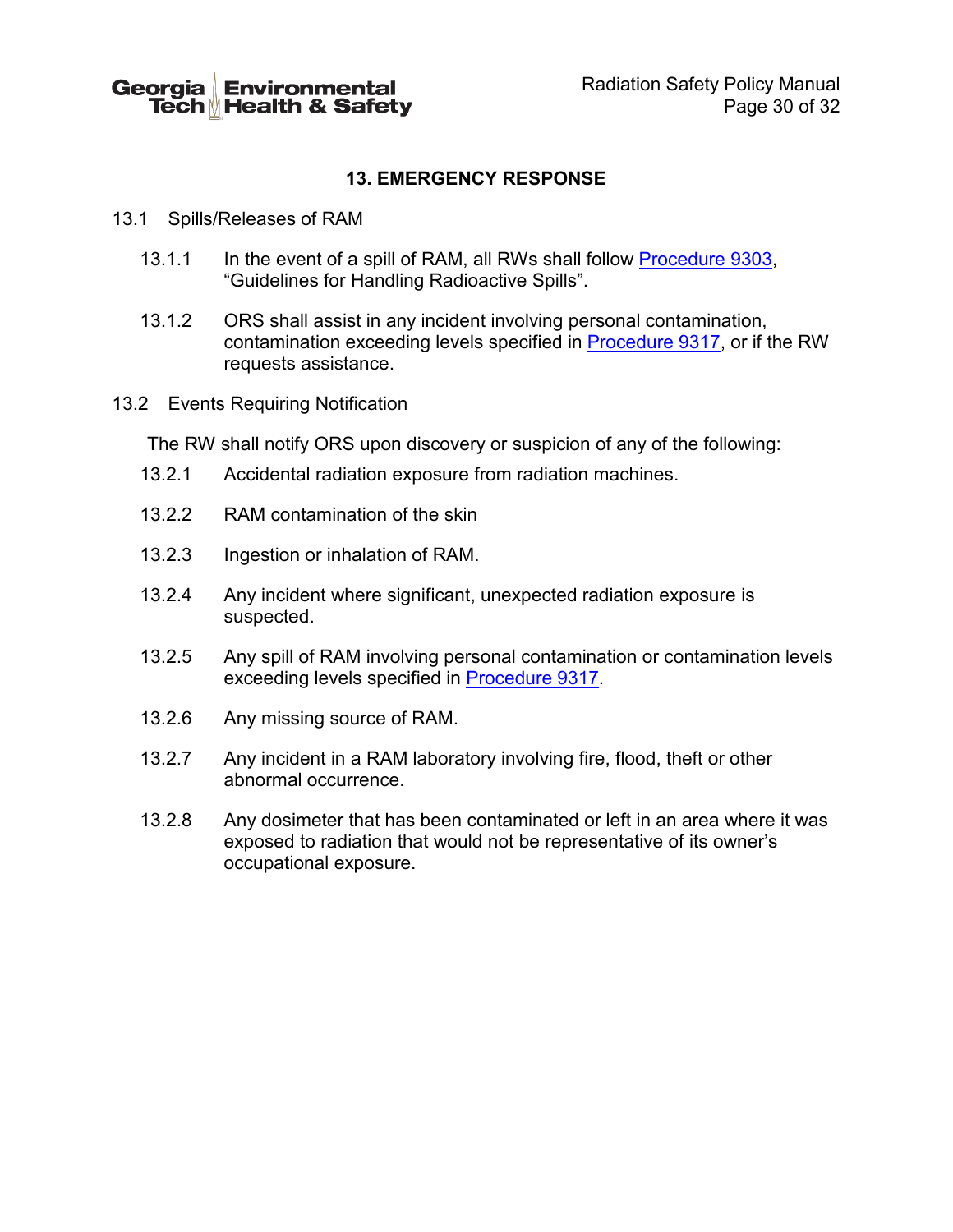

# **14. BIBLIOGRAPHY**

Georgia Department of Community Health, Rules and Regulations for X-ray, Chapter 290-5-22

Georgia Department of Natural Resources, Rules and Regulations for Radioactive Materials, Chapter 391-3-17

University System of Georgia, Human Resources Administrative Practice Manual: Employment